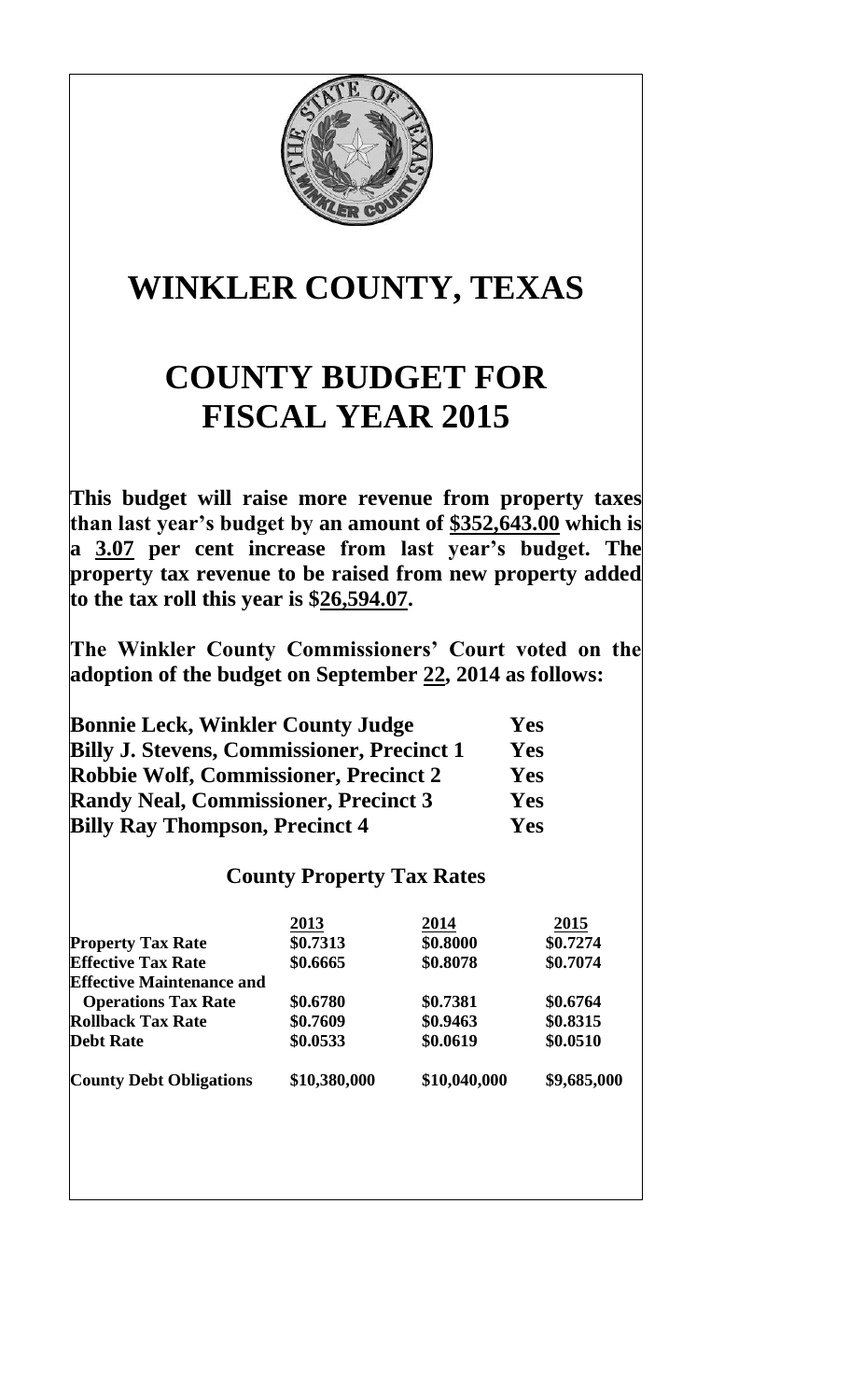|                           | 2012          | 2013          | 2014          |             |
|---------------------------|---------------|---------------|---------------|-------------|
| Line Item and Description | <b>Budget</b> | <b>Budget</b> | <b>Budget</b> | 2015 Budget |
| Page 1 GENERAL FUND       |               |               |               |             |
| $10-$                     |               |               |               |             |

| 104-210 AD VALOREM TAXES                       | 9,187,225   | 10,127,637  | 10,485,516       | 10,638,623       |
|------------------------------------------------|-------------|-------------|------------------|------------------|
| 104-203 INTEREST EARNINGS                      | 60,000      | 60,000      | 60,000           | 60,000           |
| 104-205 BEER & LIQUOR LICENSES                 | 3,300       | 3,300       | 3,300            | 3,300            |
| 104-206 BINGO TAX RECEIPTS                     | 2,000       | 2,000       | 2,000            | 2,000            |
| 104-207 STENO FEES                             | 1,000       | 1,000       | 1,000            | 1,000            |
| 104-209 TOBACCO SETTLEMENT FUNDS               | 0           | 0           |                  | 0                |
| 104-210 LIBRARY FEES: DISTRICT                 | 2,500       | 2,500       | 2,500            | 2,500            |
| 104-211 LIBRARY FEES: COUNTY                   | 500         | 500         | 500              | 500              |
| 104-212 EMERGENCY AMBULANCE SERVICE            | 130,000     | 130,000     | 130,000          | 150,000          |
| 104-213 MISCELLANEOUS INCOME                   | 2,000       | 2,000       | 2,000            | 2,000            |
| 104-214 EMP ENRICHMENT FUND                    | 500         | 500         | 500              | 500              |
| 104-215 GOLF COURSE GREEN FEES                 | 13,000      | 13,000      | 13,000           | 13,000           |
| 104-216 SWIMMING POOL FEES KERMIT              | $\Omega$    | 20,000      | 20,000           | 20,000           |
| 104-217 GOLF COURSE MEMBERSHIPS/TOURNAMENTS    | 25,000      | 25,000      | 25,000           | 25,000           |
| 104-218 SWIMMING POOL FEES WINK                | $\Omega$    | 0           | $\Omega$         | 0                |
| 104-219 PARK TRAILER SPACE FEE                 | 50          | 50          | 50               | 50               |
| 104-220 REVENUES - AIRPORT GRANT               | $\Omega$    | 0           | 0                | 0                |
| 104-222 FAA RENTAL CONTRACT                    | 11,008      | 11,008      | 11,008           | 11,008           |
| 104-223 AIRPORT FUEL FLOW REVENUE              | 300         | 300         | 300              | 300              |
| 104-225 DONATIONS/LOCAL ASSISTANCE             | 0           | 0           | 0                | 0                |
| 104-226 TRANSFERS FROM RESERVES/DEDICATED RES. | 0           | 0           | 0                | $\boldsymbol{0}$ |
| 104-227 TRANSFERS FROM OTHER FUNDS             | $\Omega$    | $\mathbf 0$ | $\mathbf 0$      | $\pmb{0}$        |
| 104-228 MISC. GRANT FUNDS                      | $\Omega$    | 0           | $\Omega$         | 0                |
| 104-229 CRANE DA SUPPLEMENT                    | 30,500      | 30,500      | 30,500           | 30,500           |
| 104-230 REVENUES - INSURANCE REBATES/PAYMENT   | 0           | 0           | 0                | 0                |
| 104-231 REVENUES - OTHER GOVERNMENTAL          | 0           | 0           | 0                | $\boldsymbol{0}$ |
| 104-235 REVENUES - SALE OF USED EQUIPMENT/S    | 0           | 0           | 0                | $\boldsymbol{0}$ |
| 104-236 EMS GRANT FUNDS                        | 0           | $\mathbf 0$ | $\boldsymbol{0}$ | $\pmb{0}$        |
| 104-237 REVENUES - KERMIT LIBRARY GRANT FUNDS  | 0           | 0           | 0                | $\boldsymbol{0}$ |
| 104-238 WINK LIBRARY GRANT FUNDS               | 0           | $\mathbf 0$ | 0                | $\pmb{0}$        |
| 104-240 REVENUES - HAVA GRANT FUNDS            | 0           | $\mathbf 0$ | $\Omega$         | $\mathbf 0$      |
| 104-242 MEALS DONATIONS                        | 50          | 50          | 50               | 50               |
| 104-243 BUILDING RENTALS                       | 5,000       | 5,000       | 5,000            | 6,000            |
| 104-244 MEALS PROGRAM INCOME                   | 9,000       | 9,000       | 9,000            | 9,000            |
| 104-245 MEALS GRANTS                           | 65,000      | 65,000      | 65,000           | 65,000           |
| 104-246 INMATE TRAVEL                          | 0           | 0           | 0                | 0                |
| 104-249 RECREATION CENTER FEES                 | 0           | 0           | 0                | $\boldsymbol{0}$ |
| 104-250 WINK LIBRARY COPIER FEES               | 200         | 200         | 200              | 200              |
| 104-251 WINK LIBRARY FINES                     | 100         | 100         | 100              | 100              |
| 104-252 KERMIT LIBRARY FINES                   | 100         | 100         | 100              | 100              |
| 104-254 KERMIT LIBRARY COPIER FEES             | 3,500       | 3,500       | 3,500            | 3,500            |
| 104-255 STATE AID GRANT "A"                    | 0           | 0           | 0                | 0                |
| 104-256 CCAP GRANT "Y"                         | 0           | 0           | 0                | $\boldsymbol{0}$ |
| 104-257 CJD SALARY ADJUSTMENT GRANT "Z"        | 0           | 0           | 0                | $\boldsymbol{0}$ |
| 104-258 ICBP GRANT "X"                         | 0           | 0           | 0                | $\boldsymbol{0}$ |
| 104-259 PROGRESSIVE SANCTIONS GRANT "G"        | 0           | 0           | 0                | $\mathbf 0$      |
| 104-260 AD VAKIREN SAKES TAX                   | 700,000     | 800,000     | 900,000          | 1,000,000        |
| 104-261 HEALTH SERVICE SALES TAX               | 650,000     | 700,000     | 900,000          | 950,000          |
| 104-262 JAIL TELEPHONE COMMISSIONS             | 40,000      | 40,000      | 40,000           | 40,000           |
| 104-263 FAMILY PROTECTION FEE COUNTY (FPFC)    | 250         | 250         | 250              | 250              |
| 104-264 TJPC CCP RG2                           | 0           | 0           | 0                | $\boldsymbol{0}$ |
| 104-265 TJPC GRANT H                           | 0           | 0           | 0                | $\boldsymbol{0}$ |
| 104-271 CHAPTER 19 FUNDS                       | 0           | 0           | 0                | $\boldsymbol{0}$ |
| 104-272 ARREST FEES COUNTY                     | 0           | 0           | 0                | $\boldsymbol{0}$ |
| 104-273 JUDICIARY FEES COUNTY (SJFC)           | 250         | 250         | 250              | 250              |
| 104-274 EMS TRAUMA FEES COUNTY (EMS)           | 200         | 200         | 200              | 200              |
| 104-275 CONSOLIDATED CIVIL FEES                | 100         | 100         | 100              | 100              |
| 104-276 STATE TRAFFIC FEES COUNTY (SFT)        | 400         | 400         | 400              | 400              |
| 104-277 BAIL BOND FEES COUNTY (BB)             | 300         | 300         | 300              | 300              |
| 104-278 TIME PAY FEES COUNTY (TP)              | 600         | 600         | 600              | 600              |
| 104-279 INDIGENT DEFENSE FEES COUNTY (IDF)     | 25          | 25          | 25               | 25               |
| 104-280 INDIGENT LEGAL DEFENSE GRANT AWARD     | 0           | 0           | $\mathbf 0$      | $\mathbf 0$      |
| 104-281 DNA FEES COUNTY (DNA)                  | 25          | 25          | 25               | 25               |
| 104-282 SUPPLEMENTAL GUARDIAN FEE              | $\mathbf 0$ | 0           | 0                | 0                |
| 104-283 DRUG COURT PROGRAM FEES COUNTY         | 0           | 0           | 0                | 0                |
| 104-284 DNAA FEES COUNTY (DNAA)                | 0           | 0           | 0                | $\mathbf 0$      |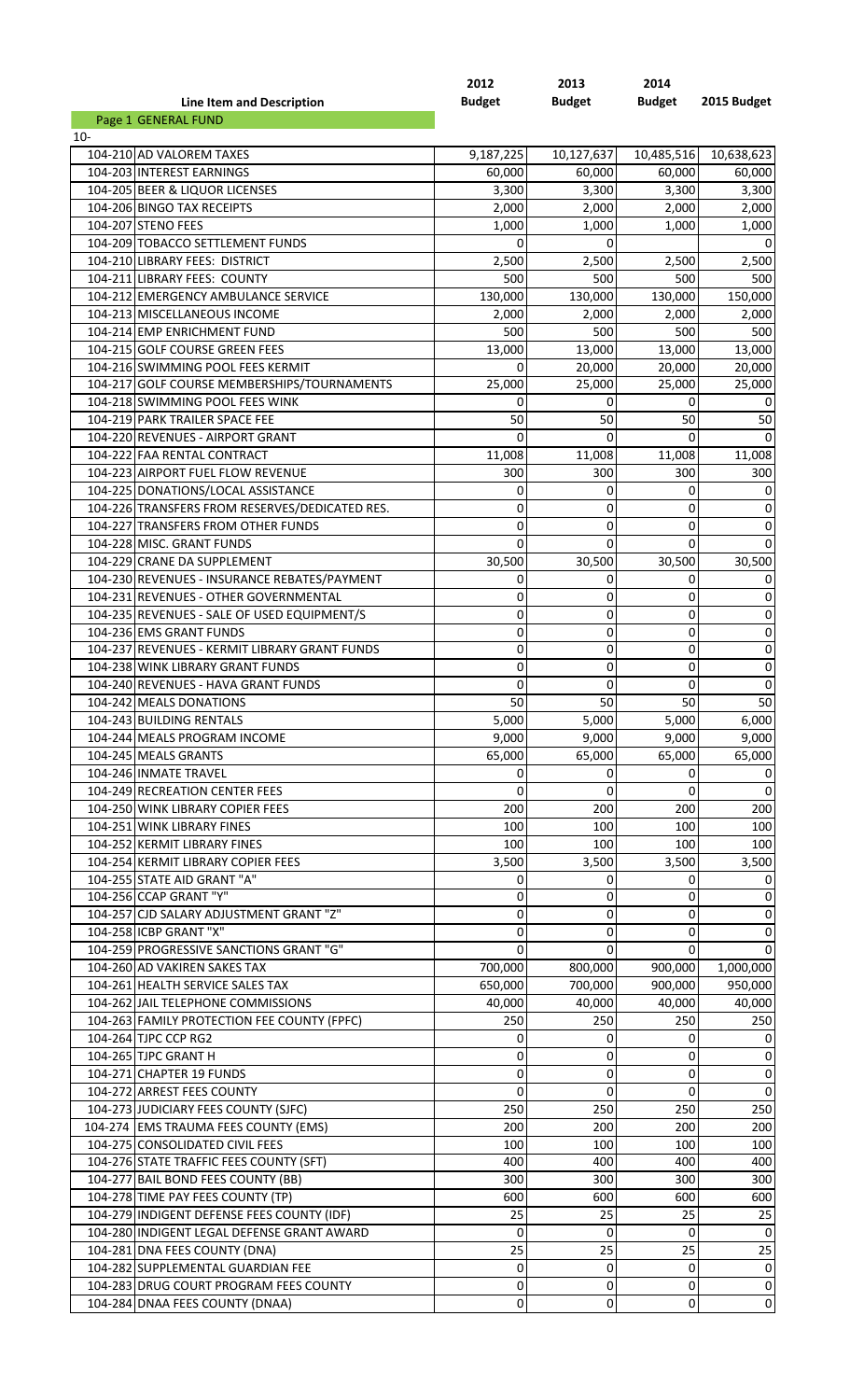|        | 104-285 COUNTY                                | 0             | $\overline{0}$ | ΟI                    | 0             |
|--------|-----------------------------------------------|---------------|----------------|-----------------------|---------------|
|        | 104-404 JAIL REVENUES                         | 1,100,000     | 1,100,000      | 1,100,000             | 1,100,000     |
|        | 104-405 JAIL REVENUES TRAVEL                  | 0             | 35,000         | 35,000                | 35,000        |
|        | 104-406 CRIMINAL BOND FORFEITURE              | $\mathbf 0$   | 0              | 0                     |               |
|        | 105-301 AUTO REGISTRATIONS                    | 325,000       | 325,000        | 325,000               | 325,000       |
|        | 105-302 FINES & FORFEITS: COUNTY              | 10,000        | 10,000         | 10,000                | 10,000        |
|        | 105-303 FINES & FORFEITS: DISTRICT            | 30,000        | 30,000         | 30,000                | 30,000        |
|        | 105-304 RESTITUTION: COUNTY COURT             | $\Omega$      | $\Omega$       | 0                     |               |
|        | 105-305 COMMISSION MOTOR VEHICLE SALES TAX    | 5,000         | 5,000          | 5,000                 | 5,000         |
|        | 105-311 FINES & FORFEITS JP #1                | 35,000        | 35,000         | 35,000                | 35,000        |
|        | 105-312 FINES & FORFEITS JP #2                | 10,000        | 10,000         | 10,000                | 10,000        |
|        | 105-320 RIGHT OF WAY FEES                     | 1,000         | 1,000          | 1,000                 | 1,000         |
|        | 105-325 GROSS/AXLE WEIGHT FEES                | 4,000         | 4,000          | 4,000                 | 4,000         |
|        | 105-336 STATE COURT COSTS/COUNTY PORTION      | 4,000         | 4,000          | 4,000                 | 4,000         |
|        | 105-337 R&B LICENSE FEES                      | 48,000        | 48,000         | 48,000                | 48,000        |
|        | 106-401 FEES COUNTY ATTORNEY                  | 1,200         | 1,200          | 1,200                 | 1,200         |
|        | 106-402 FEES COUNTY CLERK                     | 55,000        | 55,000         | 55,000                | 55,000        |
|        | 106-403 FEES COUNTY JUDGE                     | 150           | 150            | 150                   | 150           |
|        | 106-404 FEES COUNTY SHERIFF                   | 18,000        | 18,000         | 18,000                | 18,000        |
|        | 106-405 FEES TAX ASSESSOR/COLLECTOR           | 20,000        | 20,000         | 20,000                | 20,000        |
|        | 106-406 FEES PROFESSIONAL PROSECUTOR/DISTRICT | 0             | 0              | 0                     |               |
|        | 106-407 FEES DISTRICT CLERK                   | 20,000        | 20,000         | 20,000                | 20,000        |
|        | 106-408 FEES COUNTY CLERK/EAGLE               | 0             | 20,500         | 20,500                | 20,500        |
|        | 106-411 FEES JP #1                            | 500           | 500            | 500                   | 500           |
|        | 106-412 FEES JP #2                            | 200           | 200            | 200                   | 200           |
|        | 106-421 FEES CONSTABLE #1                     | 50            | 50             | 50                    | 50            |
|        | 106-422 FEES CONSTABLE #2                     | 150           | 150            | 150                   | 150           |
|        | 106-427 FEES JUDICIAL TRAINING                | 50            | 50             | 50                    | 50            |
|        |                                               | 15,000        |                |                       |               |
|        | 106-430 STATE JUDICIAL SUPPLEMENT             |               | 15,000         | 15,000                | 15,000        |
|        | 106-431 CO ATTY STATE SUPPLEMENT              | 31,250        | 31,250         | 35,000                | 15,000        |
|        | 107-501 JURY FEES COUNTY                      | 0             | 0              | 0                     | 0             |
|        | 107-502 JURY FEES DISTRICT                    | 300           | 300            | 300                   | 300           |
|        | 107-503 STATE JURY FEES                       | 300           | 300            | 300                   | 300           |
|        | 107-504 JURY FEES JP #1                       | $\Omega$      | 0              | 0                     |               |
|        | 108-701 LATERAL ROAD STATE PAYMENT            | 8,000         | 8,000          | 8,000                 | 8,000         |
|        |                                               |               |                |                       |               |
|        | <b>Total GENERAL FUND</b>                     | 12,686,133    | 13,852,045     | 14,513,674 14,817,781 |               |
|        | Page 4 General Fund, AGRICULTURE DEPARTMENT   |               |                |                       |               |
| 10-201 |                                               |               |                |                       |               |
|        | 010 SALARY EXTENSION AGENT                    | 9,890         | 12,130         | 12,130                | 12,130        |
|        | 020 SALARY CLERK                              | 22,916        | 25,516         | 25,772                | 27,852        |
|        | 030 SUPPLIES                                  | 1,500         | 1,500          | 1,500                 | 1,500         |
|        | 040 TELEPHONE/INTERNET                        | 1,700         | 1,700          | 1,700                 | 1,700         |
|        | 050 KERMIT 4-H UTILITIES                      | 5,000         | 5,000          | 5,000                 | 5,000         |
|        | 051 WINK 4-H UTILITIES                        | 4,000         | 4,000          | 4,000                 | 4,000         |
|        | 070 CONT ED, TRAVEL EXT AGENT                 | 5,000         | 5,000          | 5,000                 | 5,000         |
|        | 080 EQUIPMENT                                 | 1,000         | 1,000          | 1,000                 | 1,000         |
|        | 090 MAINTENANCE                               | 3,500         | 3,500          | 3,500                 | 3,500         |
|        | 100 POSTAGE                                   | 2,500         | 2,500          | 2,500                 | 2,500         |
|        | 138 CLUB ACTIVITY AGRICULTURE                 | 5,000         | 5,000          | 5,000                 | 5,000         |
|        | 156 FUEL - AG PICKUP                          | 4,000         | 4,000          | 4,000                 | 4,000         |
|        | <b>Total for AGRICULTURE DEPARTMENT</b>       | 66,006        | 70,846         | 71,102                | 73,182        |
|        | Page 5 General Fund, COUNTY AUDITOR           |               |                |                       |               |
| 10-202 |                                               |               |                |                       |               |
|        | 010 SALARY AUDITOR                            | 55,920        | 59,207         | 59,207                | 61,287        |
|        | 011 SALARY SUPPLEMENT AUDITOR                 | 6,000         | 6,000          | 6,000                 | 6,000         |
|        | 020 SALARIES ASST AUDITORS                    | 62,755        | 69,328         | 69,328                | 73,488        |
|        | 030 SUPPLIES                                  | 3,000         | 3,000          | 3,200                 | 3,200         |
|        | 040 TELEPHONE/INTERNET                        | 1,250         | 1,250          | 1,350                 | 1,350         |
|        | 070 CONT ED & TRAVEL                          | 3,500         | 4,000          | 4,500                 | 4,500         |
|        | 080 EQUIPMENT                                 | 0             | $\Omega$       |                       |               |
|        | 100 POSTAGE                                   | 1,700         | 500            | 500                   | 500           |
|        |                                               |               |                |                       |               |
|        | <b>Total for COUNTY AUDITOR</b>               | 134,125       | 143,285        | 144,085               | 150,325       |
|        | Page 6 General Fund, COURTHOUSE & SUBSTATION  |               |                |                       |               |
| 10-203 |                                               |               |                |                       |               |
|        | 010 SALARY/SUMMER HELP                        | 3,600         | 3,600          | 3,600                 | 3,600         |
|        | 011 SALARY COURTHOUSE MAINTENANCE             | 61,534        | 68,108         | 68,108                | 72,268        |
|        | 020 SALARIES JANITORS                         | 15,678        | 19,902         | 19,902                | 26,958        |
|        | 040 TELEPHONE<br>050 UTILITIES                | 650<br>50,000 | 650            | 650<br>50,000         | 650<br>50,000 |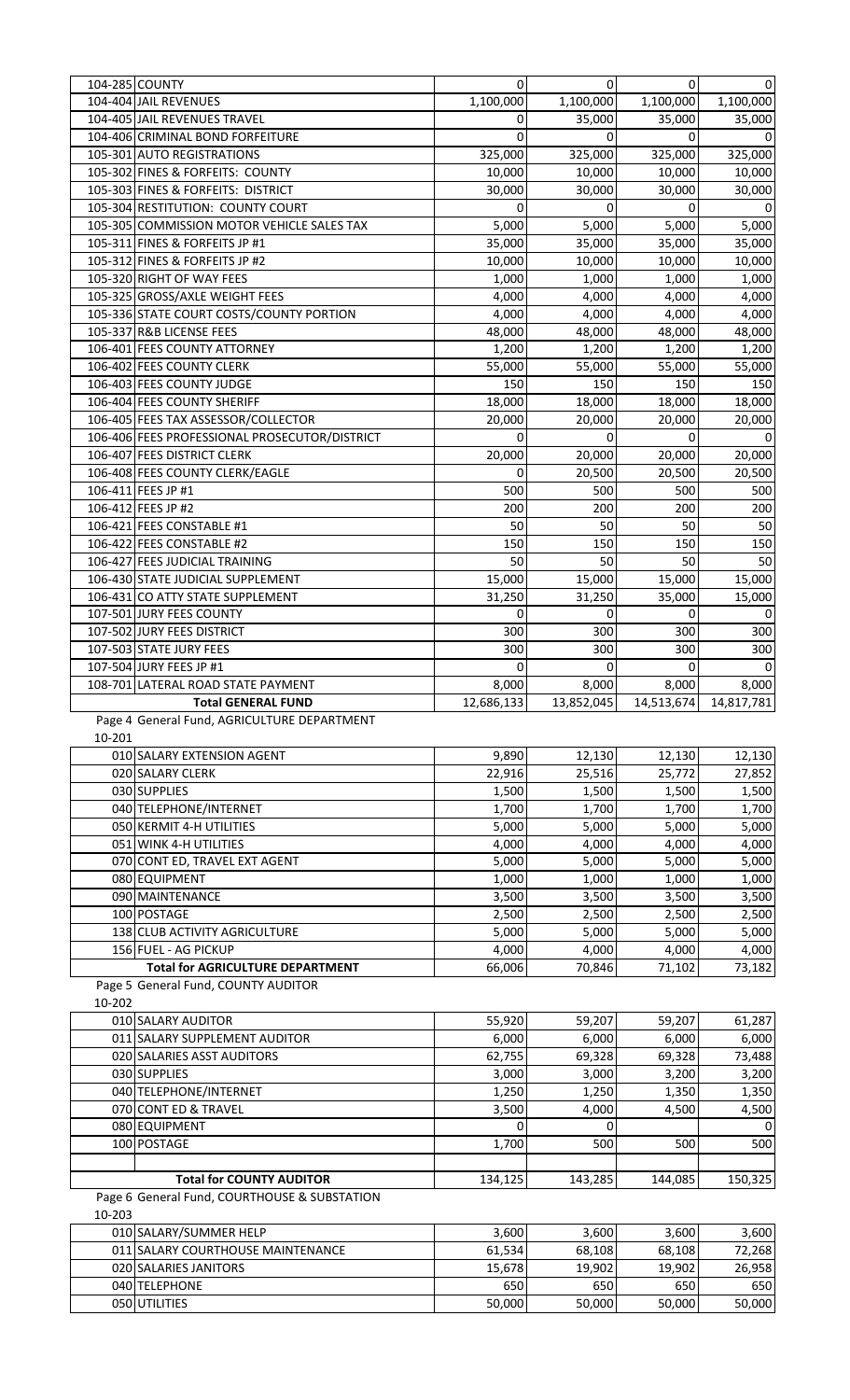|        | 080 EQUIPMENT                                  | $\pmb{0}$   | $\Omega$    |                | $\overline{0}$ |
|--------|------------------------------------------------|-------------|-------------|----------------|----------------|
|        | 090 MAINTENANCE                                | 38,500      | 48,500      | 48,500         | 60,000         |
|        | 091 MAINTENANCE/SUBSTATION                     | 1,200       | 1,200       | 1,200          | 1,200          |
|        |                                                |             |             |                |                |
|        | <b>Total for COURTHOUSE &amp; SUBSTATION</b>   | 171,162     | 191,960     | 191,960        | 214,676        |
|        | Page 7 General Fund, COMMUNITY CENTER KERMIT   |             |             |                |                |
| 10-204 |                                                |             |             |                |                |
|        | 010 SALARY JANITOR                             | 7,349       | 9,329       | 9,329          | 10,109         |
|        | 050 UTILITIES                                  | 19,000      | 19,000      | 19,000         | 19,000         |
|        | 080 EQUIPMENT                                  | 6,416       | 0           | 2,500          | 2,500          |
|        | 090 MAINTENANCE                                | 3,700       | 3,700       | 3,700          | 3,700          |
|        |                                                |             |             |                |                |
|        |                                                |             |             |                |                |
|        | <b>Total for COMMUNITY CENTER KERMIT</b>       | 36,465      | 32,029      | 34,529         | 35,309         |
|        | Page 8 General Fund, WESTSIDE COMMUNITY CENTER |             |             |                |                |
| 10-205 |                                                |             |             |                |                |
|        | 050 UTILITIES                                  | 4,000       | 4,000       | 4,000          | 4,000          |
|        | 080 EQUIPMENT                                  | 2,500       | 500         | 500            | 2,000          |
|        | 090 MAINTENANCE                                | 2,500       | 2,500       | 6,000          | 6,000          |
|        |                                                |             |             |                |                |
|        | <b>Total for WESTSIDE COMMUNITY CENTER</b>     | 9,000       | 7,000       | 10,500         | 12,000         |
|        | Page 9 General Fund, COMMUNITY CENTER WINK     |             |             |                |                |
| 10-206 |                                                |             |             |                |                |
|        | 050 UTILITIES                                  | 7,200       | 7,200       | 7,200          | 7,200          |
|        |                                                |             |             |                |                |
|        | 080 EQUIPMENT                                  | 500         | 1,000       | 1,000          | 1,000          |
|        | 090 MAINTENANCE                                | 1,600       | 1,600       | 1,600          | 1,600          |
|        |                                                |             |             |                |                |
|        | <b>Total for COMMUNITY CENTER WINK</b>         | 9,300       | 9,800       | 9,800          | 9,800          |
|        | Page 10 General Fund, EXHIBITION BUILDING WINK |             |             |                |                |
| 10-207 |                                                |             |             |                |                |
|        | 040 TELEPHONE                                  | 1,200       | 1,200       | 1,200          | 1,200          |
|        | 050 UTILITIES                                  | 10,000      | 10,000      | 10,000         | 10,000         |
|        | 080 EQUIPMENT                                  | 1,500       | 2,800       | 2,800          | 2,800          |
|        | 090 MAINTENANCE                                | 10,000      | 10,000      | 10,000         | 10,000         |
|        |                                                |             |             |                |                |
|        |                                                |             |             |                |                |
|        | <b>Total for EXHIBITION BUILDING WINK</b>      | 22,700      | 24,000      | 24,000         | 24,000         |
|        | Page 11 General Fund, SWIMMING POOL KERMIT     |             |             |                |                |
| 10-208 |                                                |             |             |                |                |
|        | 010 SALARY POOL SUPERVISOR                     | 0           | 0           |                | 0              |
|        | 020 SALARIES LIFEGUARDS/MANAGER                | 60,000      | 77,000      | 77,000         | 77,000         |
|        | 040 TELEPHONE                                  | 775         | 775         | 775            | 775            |
|        | 050 UTILITIES                                  | 15,000      | 15,000      | 15,000         | 15,000         |
|        | 080 EQUIPMENT                                  | O           |             |                |                |
|        | 090 MAINTENANCE                                | 15,000      | 15,000      | 15,000         | 15,000         |
|        |                                                |             |             |                |                |
|        |                                                |             |             |                |                |
|        | <b>Total for SWIMMING POOL KERMIT</b>          | 90,775      | 107,775     | 107,775        | 107,775        |
|        | Page 12 General Fund, KERMIT PARKS, AREA 1     |             |             |                |                |
| 10-209 |                                                |             |             |                |                |
|        | 010 SALARY SUPERVISOR                          | 32,559      | 35,839      | 35,839         | 37,919         |
|        | 020 SALARIES PARK LABOR                        | 89,277      | 102,446     | 102,446        | 108,686        |
|        | 040 TELEPHONE                                  | 625         | 625         | 625            | 625            |
|        | 050 UTILITIES                                  | 40,000      | 40,000      | 40,000         | 40,000         |
|        | 080 EQUIPMENT                                  | 0           | 0           | 0              |                |
|        | 090 MAINTENANCE                                | 40,000      | 40,000      | 40,000         | 50,000         |
|        |                                                |             |             |                |                |
|        |                                                |             |             |                |                |
|        | <b>Total for KERMIT PARKS, AREA 1</b>          | 202,461     | 218,910     | 218,910        | 237,230        |
|        | Page 13 General Fund, RECREATION CENTER        |             |             |                |                |
| 10-210 |                                                |             |             |                |                |
|        | 010 SALARY DIRECTOR                            | 0           | 0           | $\mathbf 0$    | $\mathbf 0$    |
|        | 011 SALARY ASSISTANTS                          | $\Omega$    | 0           | 0              | $\Omega$       |
|        | 030 SUPPLIES                                   | 200         | 200         | 200            | 200            |
|        | 040 TELEPHONE                                  | 800         | 800         | 800            | 800            |
|        | 050 UTILITIES                                  | 18,000      | 18,000      | 18,000         | 18,000         |
|        | 080 EQUIPMENT                                  | $\Omega$    | 0           | 0              |                |
|        | 090 MAINTENANCE EQUIPMENT                      | 1,200       | 1,200       | 1,200          | 1,200          |
|        | 091 MAINTENANCE BUILDING                       | 3,300       | 3,300       | 3,300          | 3,300          |
|        |                                                |             |             |                |                |
|        |                                                |             |             |                |                |
|        | <b>Total for RECREATION CENTER</b>             | 23,500      | 23,500      | 23,500         | 23,500         |
|        | Page 14 General Fund, SWIMMING POOL WINK       |             |             |                |                |
| 10-211 |                                                |             |             |                |                |
|        | 010 SALARY POOL SUPERVISOR                     | $\mathbf 0$ | $\mathbf 0$ | $\overline{0}$ | 0              |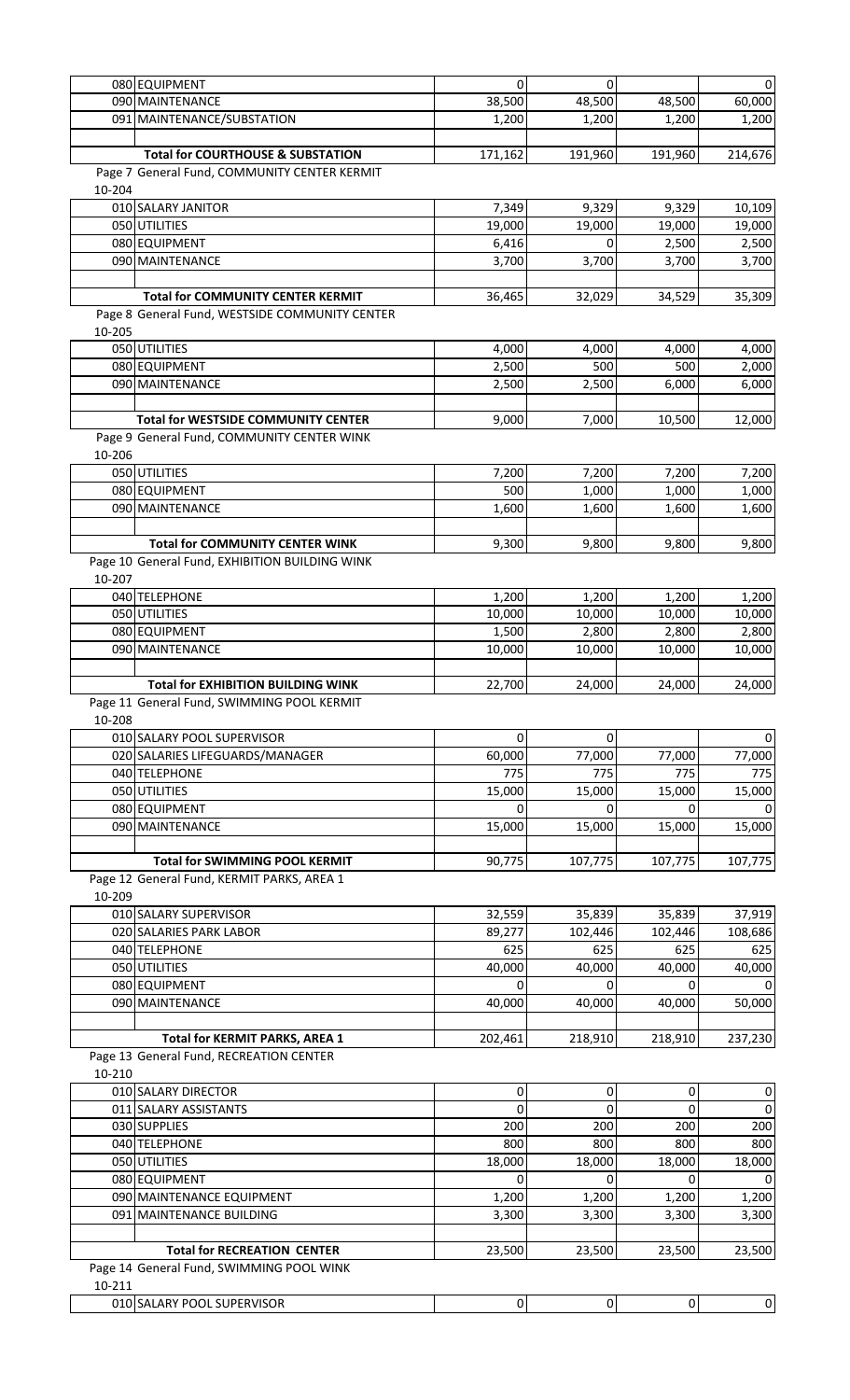|        | 020 SALARIES LIFEGUARDS/MANAGER          | 30,000   | 38,000   | 38,000   | 38,000   |
|--------|------------------------------------------|----------|----------|----------|----------|
|        | 040 TELEPHONE                            | 775      | 775      | 775      | 775      |
|        | 050 UTILITIES                            | 6,000    | 6,000    | 6,000    | 6,000    |
|        | 080 EQUIPMENT                            | $\Omega$ | $\Omega$ | 0        |          |
|        | 090 MAINTENANCE                          | 5,500    | 5,500    | 5,500    | 5,500    |
|        |                                          |          |          |          |          |
|        | <b>Total for SWIMMING POOL WINK</b>      | 42,275   | 50,275   | 50,275   | 50,275   |
|        | Page 15 General Fund, WINK PARKS, AREA 2 |          |          |          |          |
| 10-212 |                                          |          |          |          |          |
|        | 010 SALARY SUPERVISOR                    | 32,559   | 35,839   | 35,839   | 37,919   |
|        | 020 SALARIES PARK LABOR                  | 61,550   | 68,124   | 68,124   | 72,284   |
|        | 050 UTILITIES                            | 17,000   | 17,000   | 17,000   | 17,000   |
|        | 080 EQUIPMENT                            | 3,500    | 5,000    | 5,000    | 5,000    |
|        | 090 MAINTENANCE                          | 35,000   | 40,000   | 40,000   | 40,000   |
|        | 197 TIRES & TUBES                        | 1,500    | 2,500    | 2,500    | 2,500    |
|        |                                          |          |          |          |          |
|        | Total for WINK PARKS, AREA 2             | 151,109  | 168,463  | 168,463  | 174,703  |
|        | Page 16 General Fund, GOLF COURSE        |          |          |          |          |
| 10-213 |                                          |          |          |          |          |
|        | 010 SALARY GREENS KEEPER                 | 31,080   | 43,287   | 43,287   | 45,367   |
|        | 020 SALARIES GOLF COURSE LABOR           | 61,612   | 68,664   | 68,664   | 73,594   |
|        | 040 TELEPHONE                            | 700      | 700      | 700      | 700      |
|        | 050 UTILITIES                            | 30,000   | 30,000   | 30,000   | 31,000   |
|        | 080 EQUIPMENT                            | 0        | 0        | 0        |          |
|        | 081 PUMPS & WELL WORK                    | 10,000   | 10,000   | 10,000   | 12,000   |
|        | 085 CONSULTANT FEE                       | 9,917    | 6,000    | 6,000    | 6,000    |
|        | 090 MAINTENANCE                          | 48,000   | 48,000   | 48,000   | 68,000   |
|        |                                          |          |          |          |          |
|        | <b>Total for GOLF COURSE</b>             | 191,309  | 206,651  | 206,651  | 236,661  |
|        | Page 17 General Fund, KERMIT LIBRARY     |          |          |          |          |
| 10-214 |                                          |          |          |          |          |
|        | 010 SALARY LIBRARIAN                     | 32,407   | 35,694   | 35,694   |          |
|        | 011 SALARIES ASSISTANTS                  |          |          |          | 37,774   |
|        |                                          | 25,168   | 28,455   | 28,455   | 30,535   |
|        | 030 SUPPLIES                             | 2,500    | 2,500    | 2,500    | 3,000    |
|        | 038 LONE STAR GRANT                      | 0        | 0        | 0        | 0        |
|        | 040 TELEPHONE/INTERNET                   | 1,400    | 1,400    | 1,400    | 1,400    |
|        | 045 GATES GRANT                          | $\Omega$ | $\Omega$ | $\Omega$ |          |
|        | 050 UTILITIES                            | 12,000   | 12,000   | 12,000   | 12,000   |
|        | 070 CONT ED & TRAVEL                     | $\Omega$ | $\Omega$ | 0        |          |
|        | 080 EQUIPMENT                            | 2,000    | 2,000    | 2,000    | 2,000    |
|        | 088 BOOKS PURCHASED                      | 10,250   | 10,250   | 11,100   | 12,000   |
|        | 090 MAINTENANCE                          | 3,800    | 3,800    | 4,000    | 4,000    |
|        | 100 POSTAGE                              | 175      | 175      | 175      | 175      |
|        |                                          |          |          |          |          |
|        | <b>Total for KERMIT LIBRARY</b>          | 89,700   | 96,274   | 97,324   | 102,884  |
|        | Page 18 General Fund, WINK LIBRARY       |          |          |          |          |
| 10-215 |                                          |          |          |          |          |
|        | 010 SALARY LIBRARIAN                     | 15,106   | 17,606   | 17,606   | 22,682   |
|        | 011 SALARY VACATION CLERK                | 600      | 600      | 600      | 600      |
|        | 030 SUPPLIES                             | 450      | 450      | 450      | 450      |
|        | 038 GATES GRANT                          | 0        | 0        | 0        | 0        |
|        | 040 TELEPHONE/INTERNET                   | 700      | 700      | 700      | 700      |
|        | 050 UTILITIES                            | 8,000    | 8,000    | 8,000    | 8,000    |
|        | 080 EQUIPMENT                            | $\Omega$ | $\Omega$ | $\Omega$ | $\Omega$ |
|        | 088 BOOKS PURCHASED                      | 1,200    | 1,200    | 1,200    | 1,200    |
|        | 090 MAINTENANCE                          | 1,300    | 1,300    | 1,300    | 1,300    |
|        |                                          |          |          |          |          |
|        | <b>Total for WINK LIBRARY</b>            | 27,356   | 29,856   | 29,856   | 34,932   |
|        | Page 19 General Fund, MEALS DEPARTMENT   |          |          |          |          |
| 10-216 |                                          |          |          |          |          |
|        | 010 SALARY MEAL DIRECTOR                 | 3,016    | 3,016    | 3,016    | 3,016    |
|        | 020 SALARY MEAL PROG AIDE                | 11,596   | 14,148   | 14,148   | 15,002   |
|        | 060 MILEAGE                              | 300      | 300      | 300      | 300      |
|        | 070 TRAVEL                               | 400      | 400      | 400      | 400      |
|        | 080 EQUIPMENT                            | 0        | 0        | 0        |          |
|        | 094 MEALS ON WHEEL                       | 136,000  | 136,000  | 136,000  | 136,000  |
|        | 095 GRANT MATCH                          | 1,478    | 1,478    | 1,478    | 1,478    |
|        |                                          |          |          |          |          |
|        | <b>Total for MEALS DEPARTMENT</b>        | 152,790  | 155,342  | 155,342  | 156,196  |

Page 20 General Fund, HEALTH & SANITATION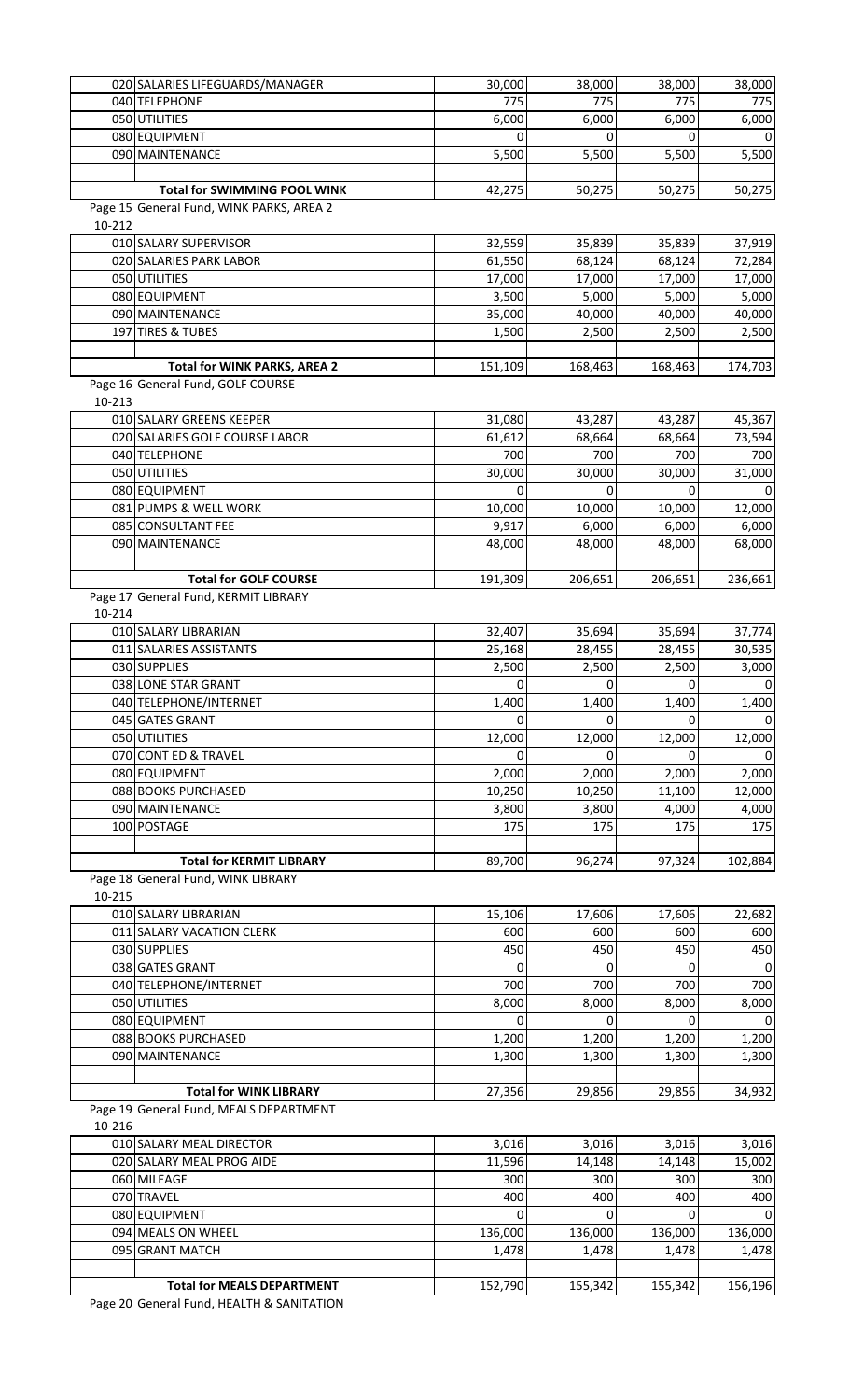| 10-217 |                                                              |                 |                 |                 |                 |
|--------|--------------------------------------------------------------|-----------------|-----------------|-----------------|-----------------|
|        | 010 SALARY HEALTH OFFICER                                    | 3,498           | 3,498           | 3,498           | 3,498           |
|        | 030 SUPPLIES                                                 | 3,050           | 3,050           | 3,050           | 3,050           |
|        | 035 FIRST RESPONDERS                                         | 1,000           | 1,000           | 1,000           | 1,000           |
|        | 049 MH MR PARTICIPATION<br>050 HUMAN SERVIC. BLDG. UTILITIES | 6,000<br>5,000  | 6,000<br>5,000  | 6,000<br>5,000  | 6,000<br>5,000  |
|        | 070 HEALTH OFFICER TRAVEL                                    | 1,000           | 1,000           | 1,000           | 1,000           |
|        | 090 HUMAN SERVICE BUILDING MAINTENANCE                       | 5,600           | 5,600           | 5,600           | 5,600           |
|        |                                                              |                 |                 |                 |                 |
|        | <b>Total for HEALTH &amp; SANITATION</b>                     | 25,148          | 25,148          | 25,148          | 25,148          |
|        | Page 21 General Fund, FIRE DEPARTMENT KERMIT                 |                 |                 |                 |                 |
| 10-218 |                                                              |                 |                 |                 |                 |
|        | 030 SUPPLIES                                                 | 6,000           | 6,000           | 6,000           | 6,000           |
|        | 080 EQUIPMENT                                                | 11,100          | 11,100          | 11,100          | 11,100          |
|        | 085 FIRE REPORTERS<br>090 MAINTENANCE                        | 1,200<br>15,000 | 1,200<br>15,000 | 1,200<br>15,000 | 1,200<br>15,000 |
|        | 117 FIREMEN'S TRAINING                                       | 7,200           | 7,200           | 7,200           | 7,200           |
|        | 118 FIREMEN'S RETIREMENT                                     | 3,800           | 3,800           | 3,800           | 3,800           |
|        | 149 INSURANCE TRUCKS, FIREMEN                                | 4,300           | 4,300           | 4,300           | 4,300           |
|        |                                                              |                 |                 |                 |                 |
|        | <b>Total for FIRE DEPARTMENT KERMIT</b>                      | 48,600          | 48,600          | 48,600          | 48,600          |
|        | Page 22 General Fund, FIRE DEPARTMENT WINK                   |                 |                 |                 |                 |
| 10-219 |                                                              |                 |                 |                 |                 |
|        | 030 SUPPLIES                                                 | 6,000           | 6,000           | 6,000           | 6,000           |
|        | 080 EQUIPMENT                                                | 6,000           | 11,000          | 11,000          | 15,000          |
|        | 085 FIRE REPORTERS<br>090 MAINTENANCE                        | 1,200<br>15,000 | 1,200<br>15,000 | 1,200<br>15,000 | 1,200<br>20,000 |
|        | 117 FIREMEN'S TRAINING                                       | 6,000           | 6,000           | 6,000           | 6,000           |
|        | 140 FOREST SERVICE GRANT                                     | $\Omega$        | O               | 0               |                 |
|        | 149 INSURANCE TRUCKS, FIREMEN                                | 3,100           | 3,100           | 3,100           | 5,105           |
|        |                                                              |                 |                 |                 |                 |
|        | <b>Total for FIRE DEPARTMENT WINK</b>                        | 37,300          | 42,300          | 42,300          | 53,305          |
|        | Page 23 General Fund, CCAP GRANT JUVENILE PROBATION          |                 |                 |                 |                 |
| 10-220 |                                                              |                 |                 |                 |                 |
|        | 010 SALARY PROBATION OFFICER                                 | $\pmb{0}$       | 0               | $\pmb{0}$       | $\overline{0}$  |
|        | 053 UNEMPLOYMENT EXPENSE                                     | 0               | 0               | $\overline{0}$  | 0               |
|        | 055 FICA TAX EXPENSE<br>057 TCDRS CONTRIBUTION               | 0<br>0          | 0<br>0          | 0<br>0          | 0<br>0          |
|        | 068 SUPPLIES                                                 | 0               | 0               | 0               | 0               |
|        | 069 STAFF TRAINING/TRAVEL                                    | 0               | 0               | 0               | 0               |
|        | 087 DETENTION                                                | 0               | 0               | 0               | 0               |
|        |                                                              |                 |                 |                 | 0               |
|        | <b>Total for CCAP GRANT JUVENILE PROBATION</b>               | 0               | 0               | 0               | $\overline{0}$  |
|        | Page 24 General Fund, CJD GRANT                              |                 |                 |                 |                 |
| 10-221 |                                                              |                 |                 |                 |                 |
|        | 087 ICBP GRANT EXPENDITURES                                  | 0               | 0               | $\overline{0}$  | 0               |
|        | <b>Total for CJD GRANT</b>                                   | 0               | 0               | 0               | 0               |
|        | Page 25 General Fund, STATE AID GRANT JUVENILE PROBATION     |                 |                 |                 |                 |
| 10-222 |                                                              |                 |                 |                 |                 |
|        | 010 SALARY PROBATION OFFICER                                 | 0               | 0               | 0               | 0               |
|        | 053 UNEMPLOYMENT EXPENSE                                     | 0               | 0               | 0               | 0               |
|        | 055 FICA TAX EXPENSE                                         | 0               | 0               | 0               | 0               |
|        | 057 TCDRS CONTRIBUTION                                       | 0               | 0               | 0               | 0               |
|        | 067 AUDIT EXPENSE                                            | 0               | 0               | 0               | 0               |
|        | 068 OFFICE SUPPLIES                                          | 0               | 0               | 0               | 0               |
|        | 069 STAFF TRAINING/TRAVEL<br>071 POSTAGE                     | 0               | 0               | 0               | 0               |
|        | 084 MEDICAL SERVICES                                         | 0<br>0          | 0<br>0          | 0<br>0          | 0<br>0          |
|        | 087 DETENTION CARE                                           | 0               | 0               | 0               | 0               |
|        | 088 GRANT H DETENTION                                        | 0               | 0               | 0               | 0               |
|        | 110 SALARY ADJ. PROBATION OFFICER                            | 0               | 0               | 0               | 0               |
|        | 152 WORKERS COMP SALARY ADJ                                  | 0               | 0               | 0               | 0               |
|        | 153 UNEMPLOYMENT EXP SALARY ADJ                              | 0               | 0               | 0               | 0               |
|        | 155 FICA EXPENSE SALARY ADJ                                  | 0               | 0               | 0               | 0               |
|        | 157 TCDRS EXPENSE SALARY ADJ                                 | 0               | 0               | 0               | 0               |
|        | 210 SALARY/FRINGE PROG. SANCT.                               | 0               | 0               | 0               | 0               |
|        |                                                              |                 |                 |                 |                 |
|        | <b>Total for STATE AID JUVENILE PROBATION</b>                | 0               | 0               | 0               | 0               |

Page 26 General Fund, PROBATION DEPARTMENT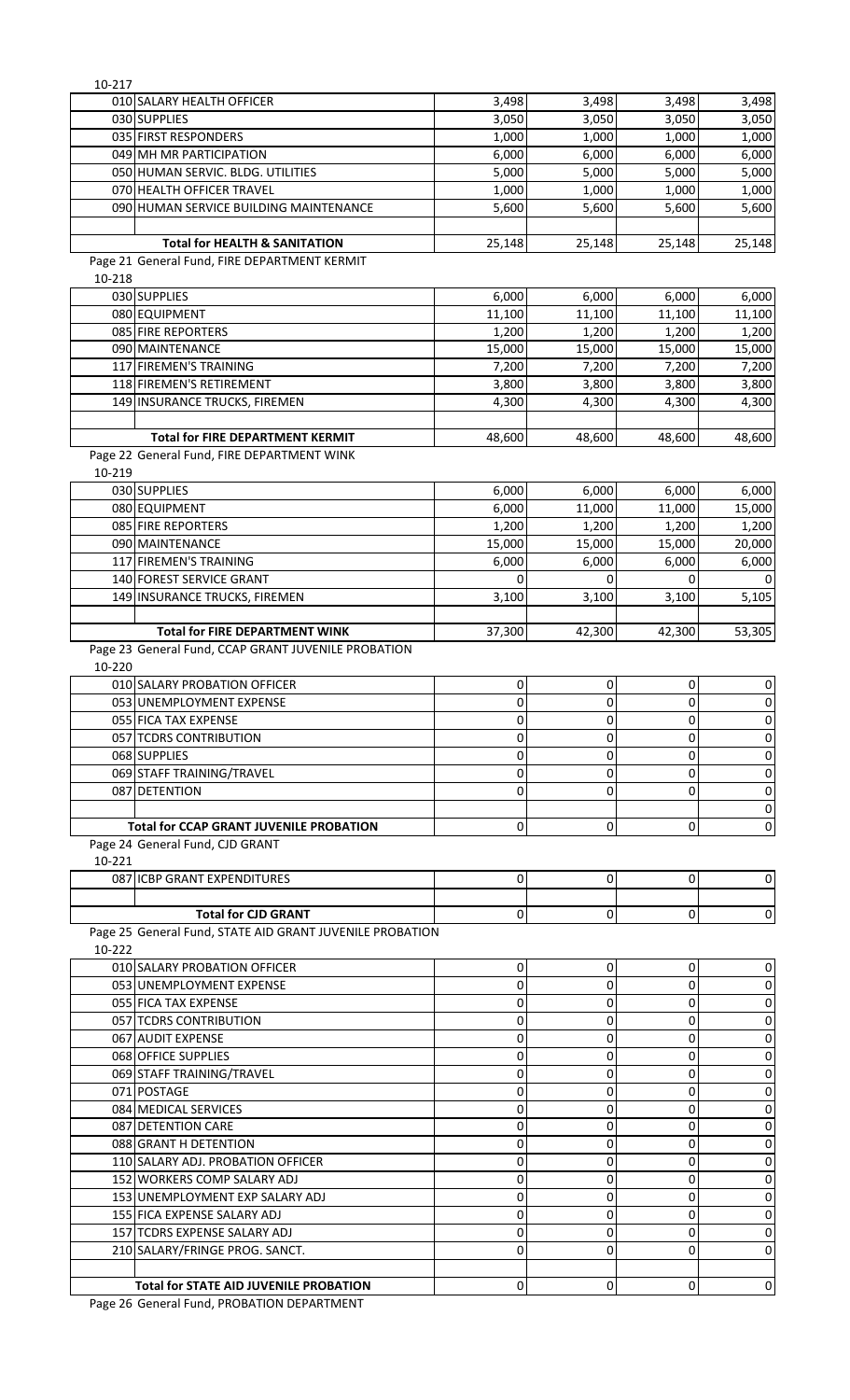| 10-223 |                                                                 |            |                   |            |            |
|--------|-----------------------------------------------------------------|------------|-------------------|------------|------------|
|        | 010 SALARY CHIEF PROBATION OFFICER                              | 13,084     | 16,371            | 16,371     | 0          |
|        | 011 SALARY PROBATION                                            | 2,080      | 5,367             | 5,367      | 14,025     |
|        | 013 LONG PAY                                                    | 13,340     | 15,360            | 11,860     | 9,980      |
|        | 020 SALARY CLERK                                                | 16,765     | 23,339            | 23,339     | 30,058     |
|        | 021 VACATION CLERK                                              | 240        | 240               | 0          | 0          |
|        | 022 C.O.L.A.                                                    | 3,600      | 4,800             | $\Omega$   | $\Omega$   |
|        | 030 SUPPLIES                                                    | 380        | 380               | 380        | 380        |
|        | 040 TELEPHONE/INTERNET<br>090 VEHICLE MAINTENANCE               | 650        | 650               | 1,650      | 3,000      |
|        | 100 POSTAGE                                                     | 150<br>150 | 150<br>150        | 150<br>150 | 150<br>150 |
|        | 330 ELECTRONIC MONITORING                                       | 800        | 800               | 800        | 800        |
|        |                                                                 |            |                   |            |            |
|        | <b>Total for PROBATION DEPARTMENT</b>                           | 51,239     | 67,607            | 60,067     | 58,543     |
|        | Page 27 General Fund, DISTRICT COURT                            |            |                   |            |            |
| 10-224 |                                                                 |            |                   |            |            |
|        | 010 SALARY SUPPLEMENT JUDGE                                     | 5,000      | 5,000             | 5,000      | 5,765      |
|        | 030 SUPPLIES                                                    | 100        | 100               | 100        | 1,415      |
|        | 040 TELEPHONE                                                   | 700        | 700               | 700        | 700        |
|        | 045 CT COORD SUPPLEMENT                                         | 19,468     | 21,445            | 22,577     | 22,577     |
|        | 055 PROFESSIONAL PROSECUTOR                                     | 0          | $\Omega$          | 0          | $\Omega$   |
|        | 061 MILEAGE VISITING JUDGE                                      | 2,500      | 2,500             | 2,500      | 2,500      |
|        | 064 INDIGENT DEFENSE GRANT EXPENSE                              | 0          | 0                 | 0          | $\Omega$   |
|        | 065 CRIMINAL CT APPT ATTORNEY                                   | 25,000     | 25,000            | 25,000     | 35,000     |
|        | 066 OTHER CRT APPT PROFESSIONOLS                                | 2,500      | 2,500             | 2,500      | 6,000      |
|        | 067 OTHER LITIGATION EXPENDITURES                               | 1,000      | 1,000             | 1,000      | 1,000      |
|        | 080 EQUIPMENT                                                   | 0          | 0                 | 0          | 0          |
|        |                                                                 |            |                   |            |            |
|        | <b>Total for DISTRICT COURT</b>                                 | 56,268     | 58,245            | 59,377     | 74,957     |
|        | Page 28 General Fund, DISTRICT COURT REPORTER                   |            |                   |            |            |
| 10-225 |                                                                 |            |                   |            |            |
|        | 010 SALARY SUPPLEMENT COURT REPORTER                            | 31,078     | 30,612            | 33,642     | 33,642     |
|        | 020 SUB COURT REPORTER                                          | 600        | 1,600             | 1,600      | 1,600      |
|        | 030 SUPPLIES                                                    | 50         | 50                | 50         | 50         |
|        | 060 MILEAGE                                                     | 1,476      | 1,476             | 1,476      | 1,476      |
|        | 079 TRANSCRIPTS                                                 | 1,750      | 750               | 750        | 750        |
|        | <b>Total for DISTRICT COURT REPORTER</b>                        | 34,954     | 34,488            | 37,518     | 37,518     |
|        | Page 29 General Fund, PROFESSIONAL PROSECUTOR/DISTRICT ATTORNEY |            |                   |            |            |
| 10-226 |                                                                 |            |                   |            |            |
|        | 010 SALARY SUPPLEMENT DA                                        | 9,160      | 12,447            | 12,447     | 13,647     |
|        | 011 SALARY LEGAL ASST/CVC COORDINATOR                           | 35,007     | 38,294            | 38,294     | 40,374     |
|        | 012 SALARY RECEPTIONIST                                         | 13,000     | 24,087            | 24,087     | 26,167     |
|        | 020 LONGEVITY                                                   | 1,100      | 1,840             | 1,840      | 2,940      |
|        | 021 C.O.L.A.                                                    | 3,600      | 3,600             | 0          | $\Omega$   |
|        | 030 SUPPLIES                                                    | 2,624      | 2,886             | 3,173      | 4,490      |
|        | 031 COPIER LEASE EXPENSE                                        | 0          | $\Omega$          | 0          | $\Omega$   |
|        | 040 TELEPHONE/INTERNET                                          | 4,712      | 4,712             | 2,500      | 2,500      |
|        | 052 WORKER'S COMP EXPENSE                                       | 570        | 542               | 542        | 542        |
|        | 053 UNEMPLOYMENT EXPENSE                                        | 70         | 166               | 166        | 166        |
|        | 055 FICA EXPENSE                                                | 4,733      | 5,866             | 5,866      | 6,010      |
|        | 057 TCDRS EXPENSE                                               | 7,350      | 9,599             | 9,599      | 9,599      |
|        | 059 HEALTH INSURANCE EXPENSE                                    | 9,360      | 21,912            | 21,912     | 21,912     |
|        | 070 CONT. ED & TRAVEL                                           | 4,792      | 5,500             | 6,614      | 7,275      |
|        | 080 EQUIPMENT                                                   | 0          | $\Omega$          | $\Omega$   |            |
|        |                                                                 |            |                   |            |            |
|        | Total for PROFESSIONAL PROSECUTOR/DISTRICT ATTY                 | 96,078     | 131,451           | 127,040    | 135,622    |
| 10-227 | Page 30 General Fund, JUVENILE COURT                            |            |                   |            |            |
|        |                                                                 |            |                   |            |            |
|        | 010 JUVENILE BOARD SALARIES<br>055 PROFESSIONAL PROSECUTOR      | 2,400<br>0 | 2,400<br>$\Omega$ | 2,400<br>0 | 2,400<br>0 |
|        | 065 COURT ATTD ATTORNEY                                         | 6,000      | 6,000             | 6,000      | 6,000      |
|        |                                                                 |            |                   |            |            |
|        | <b>Total for JUVENILE COURT</b>                                 | 8,400      | 8,400             | 8,400      | 8,400      |
|        | Page 31 General Fund, COUNTY COURT                              |            |                   |            |            |
| 10-228 |                                                                 |            |                   |            |            |
|        | 055 PROFESSIONAL PROSECUTOR                                     | 0          | $\pmb{0}$         | 700        | 800        |
|        | 065 COURT APPTD ATTORNEY                                        | 20,000     | 20,000            | 19,300     | 19,300     |
|        |                                                                 |            |                   |            |            |
|        | 066 COURT REPORTER                                              | 4,000      | 4,000             | 4,000      | 4,000      |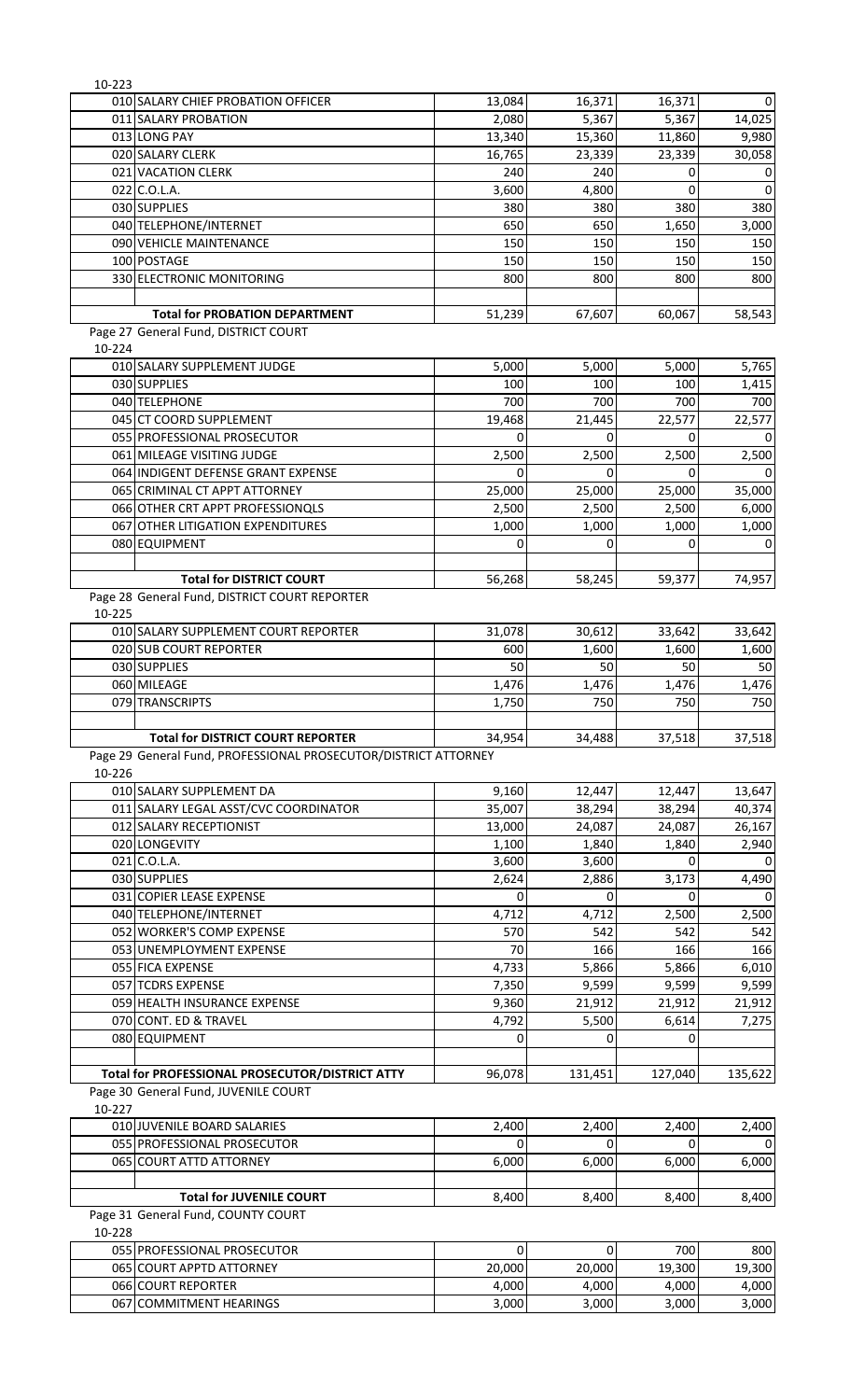|        | 068 PROF EVALUATIONS                                                    | 1,000     | 1,000     | 1,000     | 1,000     |
|--------|-------------------------------------------------------------------------|-----------|-----------|-----------|-----------|
|        | 069 OTHER EXPENSE                                                       | 0         | 0         | 0         | $\Omega$  |
|        | 100 DOCKET EXPENSE                                                      | 700       | 700       | 700       | 700       |
|        |                                                                         |           |           |           |           |
|        | <b>Total for COUNTY COURT</b>                                           | 28,700    | 28,700    | 28,700    | 28,800    |
|        | Page 32 General Fund, TAXES & INSURANCE                                 |           |           |           |           |
| 10-229 |                                                                         |           |           |           |           |
|        | 052 WORKERS COMP                                                        | 75,000    | 79,145    | 50,000    | 50,000    |
|        | 053 UNEMPLOYMENT EXPENSE                                                | 10,000    | 21,500    | 21,500    | 21,500    |
|        | 055 FICA TAX EXPENSE                                                    | 295,000   | 313,000   | 313,000   | 383,859   |
|        | 057 TCDRS CONTRIBUTION                                                  | 471,867   | 500,000   | 500,000   | 533,093   |
|        | 058 EMP HOSP INS                                                        | 1,300,000 | 1,366,000 | 1,500,000 | 1,500,000 |
|        | 148 INSURANCE BUILDINGS                                                 | 100,000   | 100,000   | 80,000    | 80,000    |
|        | 149 INSURANCE LIABILITY                                                 | 60,000    | 60,000    | 60,000    | 60,000    |
|        |                                                                         |           |           |           |           |
|        | <b>Total for TAXES &amp; INSURANCE</b>                                  | 2,311,867 | 2,439,645 | 2,524,500 | 2,628,452 |
| 10-230 | Page 33 General Fund, NONDESIGNATED EXPENSE                             |           |           |           |           |
|        | 004 DUES, ASSESSMENTS & ALLOCATIONS                                     | 3,500     | 3,500     | 3,500     | 3,500     |
|        | 006 CHRISTMAS DECORATIONS                                               | 3,500     | 3,500     | 3,500     | 3,500     |
|        | 007 CENTENNIAL CELEBRATION                                              | 0         | 0         | 0         | 0         |
|        | 008 VETERANS MEMORIAL                                                   | 0         | 0         | 0         | $\Omega$  |
|        | 020 LONGEVITY PAY                                                       | 150,000   | 160,000   | 160,000   | 160,000   |
|        | 021 COST OF LIVING ADJ (COLA)                                           | 80,000    | 0         | 60,000    |           |
|        | 022 SICK TIME PAY OUT                                                   | 15,000    | 15,000    | 16,365    | 16,365    |
|        | 024 BUILDING LEASES                                                     | 0         | 0         | 0         | 0         |
|        | 025 PBRPC PARTICIPATION                                                 | 1,500     | 1,500     | 1,500     | 2,500     |
|        | 026 EMP MEDICAL EXP                                                     | 7,000     | 7,000     | 7,000     | 7,000     |
|        | 027 KERMIT SUMMER RECREATION                                            | 1,000     | 1,000     | 1,000     | 1,000     |
|        | 034 BOND PREMIUMS                                                       | 4,200     | 4,200     | 4,200     | 6,000     |
|        | 037 CENTER FOR CRISIS ADVOCACY                                          | 500       | 500       | 500       | 500       |
|        | 040 TELEPHONE/INTERNET DPS                                              | 4,000     | 4,000     | 4,000     | 4,000     |
|        | 042 DPS SUPPLIES/WEIGHT EXP                                             | 1,400     | 1,400     | 1,400     | 1,400     |
|        | 045 LEGAL SERVICES                                                      | 40,000    | 40,000    | 40,000    | 40,000    |
|        | 068 SECURITY OFFICER WINK                                               | 9,500     | 9,500     | 9,500     | 9,500     |
|        | 069 FIRE MARSHALL                                                       | 300       | 300       | 300       | 300       |
|        | 075 TTUHSC CHILD IMMUNIZATIONS                                          | 7,560     | 0         | U         | $\Omega$  |
|        | 076 TTUHSC UTILITIES/BLDG MAINT                                         | 5,500     | 5,500     | 5,500     | 5,500     |
|        | 080 CAPITAL EXPENDITURES                                                | 1,264,527 | 1,861,802 | 2,458,448 | 2,114,566 |
|        | 082 ADA CAPITAL EXPENDITURES                                            | 25,000    | 25,000    | 0         |           |
|        | 083 CONTINGENCY FUND                                                    | 364,604   | 144,872   | 130,483   | 199,435   |
|        | 084 INSURANCE REPAIRS                                                   | 0         | 0         |           |           |
|        | 143 SOIL CONSERVATION PROGRAM                                           | 1,000     | 1,000     | 1,000     | 1,000     |
|        | 146 COPIER SUPPLIES                                                     | 12,000    | 12,000    | 12,000    | 12,000    |
|        | 147 MAINT: OFFICE MACHINES                                              | 12,000    | 12,000    | 12,000    | 12,000    |
|        | 148 PUBLICATION EXPENSE                                                 | 1,500     | 1,500     | 1,500     | 1,500     |
|        | <b>150 AUDIT EXPENSE</b>                                                | 25,000    | 25,000    | 25,000    | 25,000    |
|        | 151 REDISTRICTING FEE                                                   | 0         | 0         | 0         |           |
|        | 152 BANK SERVICE CHARGES                                                | 1,100     | 1,100     | 1,100     | 1,100     |
|        | 153 LEGAL CLAIMS                                                        | 0         | 0         | 0         |           |
|        | 154 HISTORICAL COMMISSION                                               | 0         | 1,000     | 1,000     | 5,000     |
|        | 155 AEROCARE                                                            |           |           | 31,000    | 32,000    |
|        | 156 IT EXPENSE                                                          |           |           |           | 25,000    |
|        | 214 EMP ENRICHMENT FUND                                                 | 600       | 600       | 600       | 600       |
|        |                                                                         |           |           |           |           |
|        | <b>Total for NONDESIGNATED EXPENSE</b><br>Page 34 General Fund, AIRPORT | 2,041,791 | 2,342,774 | 2,992,396 | 2,690,266 |
|        |                                                                         |           |           |           |           |
| 10-231 | 010 SALARY GENERAL LAVOR                                                | 7,956     | 10,043    | 10,043    | 10,927    |
|        | 024 LAND LEASE                                                          | 1,500     | 1,500     | 1,500     | 1,500     |
|        | 050 UTILITIES                                                           | 22,000    | 22,000    | 22,000    | 22,000    |
|        | 080 EQUIPMENT                                                           | 0         | 0         | 0         | 0         |
|        | 081 GRANT EXP                                                           | 0         | 0         | 0         | $\Omega$  |
|        | 090 MAINTENANCE                                                         | 10,000    | 10,000    | 10,000    | 11,000    |
|        | 091 JANITORIAL SERVICES                                                 | 3,600     | 3,600     | 3,600     | 3,600     |
|        | 148 INSURANCE BUILDING                                                  | 2,600     | 2,600     | 2,600     | 2,600     |
|        |                                                                         |           |           |           |           |
|        | <b>Total for AIRPORT</b>                                                | 47,656    | 49,743    | 49,743    | 51,627    |

Page 35 General Fund, VETERANS SERVICE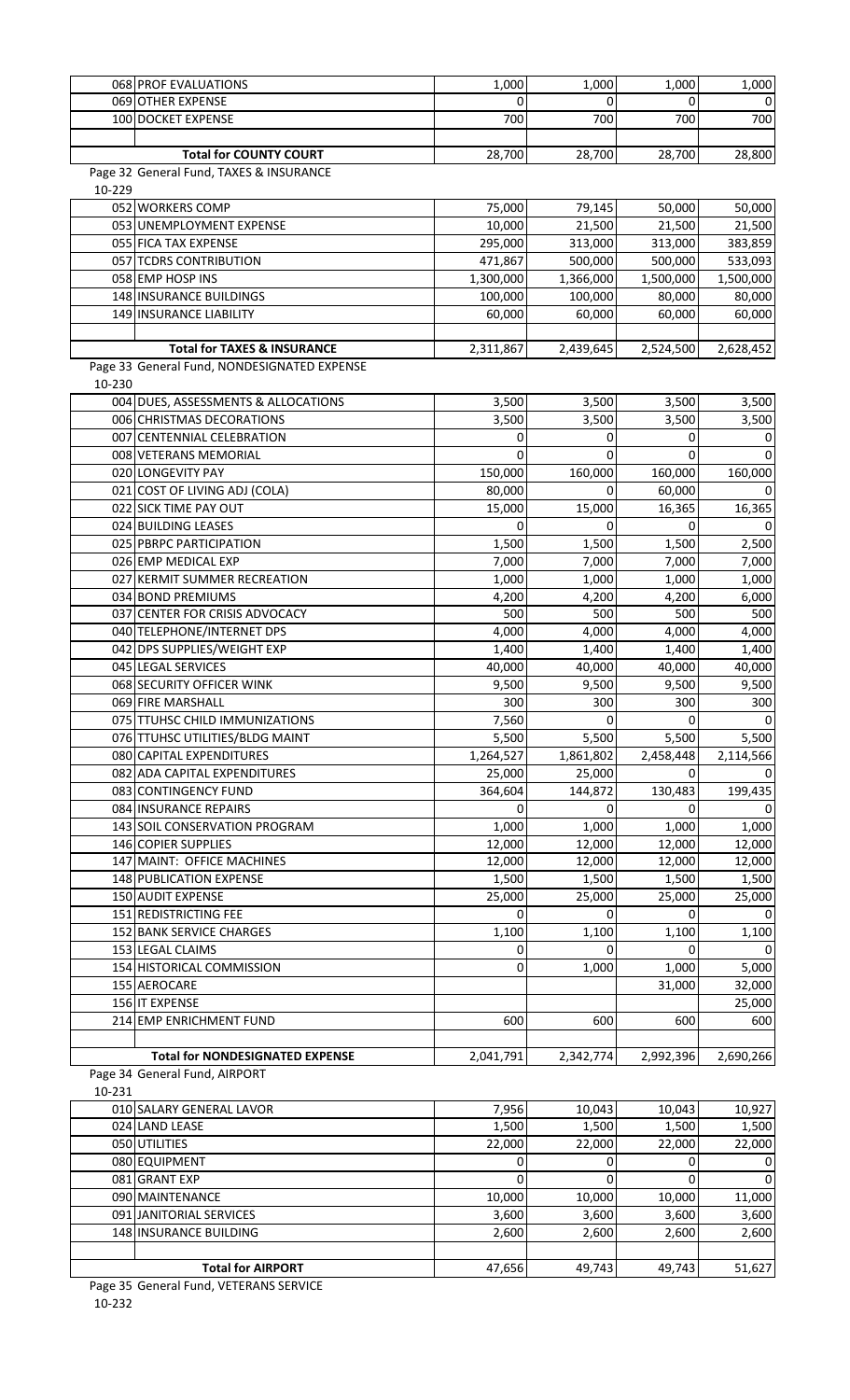|        | 010 SALARY SERVICE OFFICER                        | 1,976       | 2,184   | 3,384    | 3,484   |
|--------|---------------------------------------------------|-------------|---------|----------|---------|
|        | 030 SUPPLIES                                      | 150         | 150     | 150      | 150     |
|        | 040 TELEPHONE/INTERNET                            | 700         | 700     | 700      | 700     |
|        | 070 CONT ED & TRAVEL                              | 300         | 300     | 300      | 300     |
|        |                                                   |             |         |          |         |
|        | 080 EQUIPMENT                                     | 0           | 0       |          | 0       |
|        | 100 POSTAGE                                       | 50          | 50      | 50       | 50      |
|        |                                                   |             |         |          |         |
|        | <b>Total for VETERANS SERVICE</b>                 | 3,176       | 3,384   | 4,584    | 4,684   |
|        |                                                   |             |         |          |         |
|        | Page 36 General Fund, SENIOR CITIZENS CENTER      |             |         |          |         |
| 10-233 |                                                   |             |         |          |         |
|        | 010 SALARY SERVICE OFFICER                        | 25,168      | 28,455  | 28,455   | 30,535  |
|        | 020 PARTTIME                                      | 7,293       | 9,380   | 9,380    | 15,093  |
|        |                                                   |             |         |          |         |
|        | 030 OFFICE SUPPLIES                               | 350         | 350     | 350      | 350     |
|        | 040 TELEPHONE/INTERNET                            | 600         | 600     | 600      | 600     |
|        | 050 UTILITIES                                     | 14,000      | 14,000  | 14,000   | 14,000  |
|        | 070 CONT ED & TRAVEL                              |             |         |          |         |
|        |                                                   | 300         | 300     | 300      | 300     |
|        | 080 EQUIPMENT                                     | 4,000       | 4,000   | 4,000    | 4,000   |
|        | 090 MAINTENANCE                                   | 3,099       | 4,000   | 4,000    | 4,000   |
|        |                                                   |             |         |          |         |
|        |                                                   |             |         |          |         |
|        | <b>Total for SENIOR CITIZENS CENTER</b>           | 54,810      | 61,085  | 61,085   | 68,878  |
|        | Page 37 General Fund, MAINTENANCE ENGINEER        |             |         |          |         |
| 10-234 |                                                   |             |         |          |         |
|        | 010 SALARY ENGINEER                               | 42,661      | 45,220  | 45,220   | 48,028  |
|        |                                                   |             |         |          |         |
|        | 020 SALARY ASST ENG                               | 0           | 0       | 0        | 0       |
|        | 040 TELEPHONE/PAGER                               | 400         | 400     | 1,360    | 1,360   |
|        | 060 MILEAGE REIMBURSEMENT                         | 3,600       | 3,600   | 3,600    | 3,600   |
|        | 090 MAINTENANCE                                   | 2,500       | 2,500   | 4,500    | 4,500   |
|        |                                                   |             |         |          |         |
|        |                                                   |             |         |          |         |
|        | <b>Total for MAINTENANCE ENGINEER</b>             | 49,161      | 51,720  | 54,680   | 57,488  |
|        | Page 38 General Fund, SAFETY/LOSS CONTROL         |             |         |          |         |
|        |                                                   |             |         |          |         |
| 10-235 |                                                   |             |         |          |         |
|        | 010 SALARY EMER. COORDINATOR                      | 34,133      | 37,670  | 37,670   | 39,500  |
|        | 030 SAFETY SUPPLIES                               | 2,000       | 2,000   | 2,000    | 2,000   |
|        | 040 TELEPHONE/INTERNET                            | 1,350       | 1,350   | 1,000    | 1,000   |
|        |                                                   |             |         |          |         |
|        | 070 SAFETY CONT. ED & TRAVEL                      | 500         | 500     | 500      | 500     |
|        | 100 SAFETY POSTAGE                                | 200         | 200     | 200      | 200     |
|        | 130 SUPPLIES EMER. MANAGEMENT                     | 300         | 1,000   | 1,000    | 1,000   |
|        | 170 EMERG. MANAGEMENT COND. ED. & TRAVEL          | 2,500       | 2,500   | 2,500    | 2,500   |
|        |                                                   |             |         |          |         |
|        | 180 EMERG. MANAGEMENT CODE RED                    | 0           | 1,500   | 1,500    | 1,500   |
|        | 190 RADIO MAINT EMERGENCY MANAGEMENT              | 0           | 15,000  | 15,000   | 15,000  |
|        | 200 IN COUNTY MILEAGE EMER MANAGEMENT             | $\mathbf 0$ | 2,400   | $\Omega$ | 1,500   |
|        |                                                   |             |         |          |         |
|        |                                                   |             |         |          |         |
|        | <b>Total for SAFETY/LOSS CONTROL</b>              | 40,983      | 64,120  | 61,370   | 64,700  |
|        | Page 39 General Fund, EMERGENCY AMBULANCE SERVICE |             |         |          |         |
| 10-236 |                                                   |             |         |          |         |
|        | 010 SALARIES                                      | 455,975     | 491,513 | 491,513  | 530,000 |
|        |                                                   |             |         |          |         |
|        | 013 LONGEVITY PAY                                 | 8,320       | 9,720   | 9,720    | 9,720   |
|        | 021 C.O.L.A.                                      | 8,400       | 8,400   | $\Omega$ |         |
|        | 025 MEDICAL DIRECTOR                              | 2,500       | 2,500   | 5,000    | 5,000   |
|        | 030 SUPPLIES/COMPUTER SUPPORT                     | 20,000      | 25,000  | 25,000   | 35,000  |
|        |                                                   |             |         |          |         |
|        | 038 GRANT EXPENDITURES                            | 0           | 0       | $\Omega$ |         |
|        | 040 TELEPHONE/INTERNET                            | 2,800       | 3,000   | 3,000    | 3,000   |
|        | 049 AUTO INSURANCE                                | 6,658       | 13,000  | 13,000   | 10,000  |
|        | 050 UTILITIES                                     | 15,000      | 15,000  | 15,000   | 15,000  |
|        |                                                   |             |         |          |         |
|        | 052 WORKERS COMP                                  | 38,886      | 10,000  | 10,000   | 10,000  |
|        | 053 UNEMPLOYMENT                                  | 500         | 1,000   | 1,000    | 1,000   |
|        | 055 FICA TAX                                      | 35,000      | 40,000  | 40,000   | 40,000  |
|        | 057 TCDRS CONTRIBUTION                            | 55,000      | 60,000  | 60,000   | 60,000  |
|        |                                                   |             |         |          |         |
|        | 059 HOSP INS EXPENSE                              | 56,256      | 76,692  | 76,692   | 76,692  |
|        | 070 CONTINUING ED                                 | 3,000       | 3,000   | 3,000    | 3,000   |
|        | 080 EQUIPMENT                                     | 3,500       | 5,000   | 15,000   | 15,000  |
|        | 090 MAINTENANCE                                   | 8,000       | 15,000  | 18,000   | 18,000  |
|        |                                                   |             |         |          |         |
|        | 091 CONTRACT AMBULANCE SERVICE EXPENSE            | 5,000       | 6,000   | 6,000    | 6,000   |
|        | 148 BUILDING INSURANCE                            | 1,000       | 1,300   | 1,300    | 1,300   |
|        | 149 LIABILITY INSURANCE                           | 9,000       | 12,000  | 12,000   | 12,000  |
|        | 156 FUEL                                          | 18,000      | 18,000  | 18,000   | 18,000  |
|        |                                                   |             |         |          |         |
|        | 157 EMS INTERMEDIX                                | 0           | 0       | 10,000   | 18,070  |
|        | 190 MAINTENANCE BUILDING                          | 2,500       | 7,500   | 7,500    | 10,000  |
|        |                                                   |             |         |          |         |
|        | <b>Total for EMERGENCY AMBULANCE SERVICE</b>      | 755,295     | 823,625 | 840,725  | 896,782 |
|        |                                                   |             |         |          |         |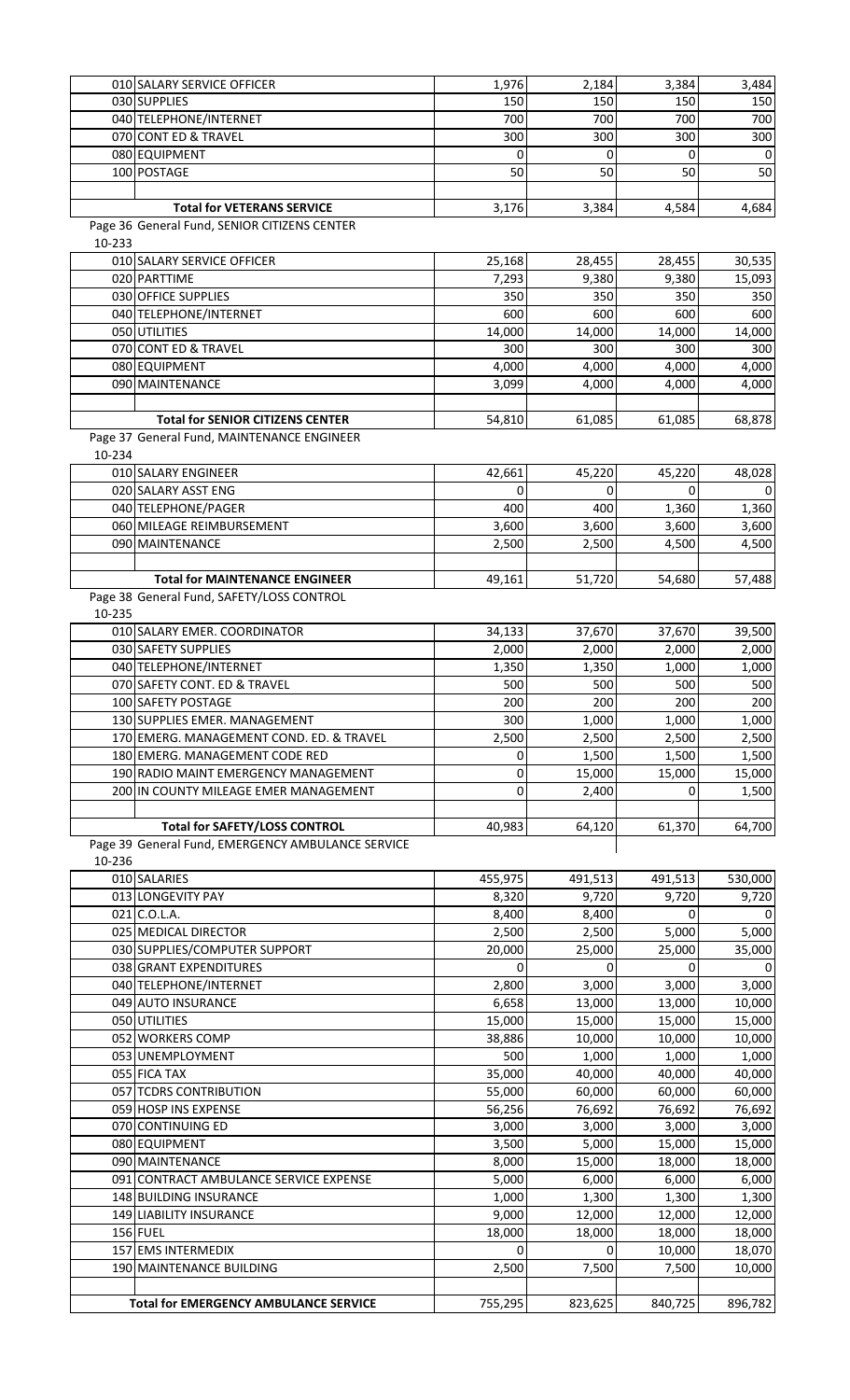Page 40 General Fund, WELFARE DEPARTMENT

| 10-237 |                                                       |           |           |           |           |
|--------|-------------------------------------------------------|-----------|-----------|-----------|-----------|
|        | 030 SUPPLIES                                          | 325       | 325       | 325       | 0         |
|        | 070 CONT. ED & TRAVEL                                 | 500       | 500       | 500       | $\Omega$  |
|        | 100 POSTAGE                                           | 500       | 500       | 500       | $\Omega$  |
|        | 115 INDIGENT MEDICAL                                  | 40,000    | 40,000    | 40,000    | 40,000    |
|        |                                                       |           |           |           |           |
|        | 116 DEPENDENT CHILD CARE                              | 200       | 200       | 200       | 200       |
|        |                                                       |           |           |           |           |
|        | <b>Total for WELFARE DEPARTMENT</b>                   | 41,525    | 41,525    | 41,525    | 40,200    |
|        | Page 41 General Fund, HUMAN RESOURCE/HOSPITAL LIAISON |           |           |           |           |
| 10-238 |                                                       |           |           |           |           |
|        | 010 SALARY DIRECTOR/LIAISON                           | 47,841    | 51,128    | 51,128    | 53,208    |
|        | 020 SALARY CLERK                                      | 27,311    | 37,420    | 37,670    | 71,283    |
|        |                                                       |           |           |           |           |
|        | 030 SUPPLIES                                          | 1,500     | 1,400     | 1,500     | 1,500     |
|        | 040 TELEPHONE/INTERNET                                | 550       | 550       | 650       | 650       |
|        | 070 TRAVEL                                            | 1,000     | 1,000     | 1,000     | 1,000     |
|        | 080 EQUIPMENT                                         | 0         | 0         | 0         |           |
|        | 100 POSTAGE                                           | 300       | 300       | 300       | 300       |
|        |                                                       |           |           |           |           |
|        |                                                       |           |           |           |           |
|        | Total for HUMAN RESOURCE/HOSPITAL LIAISON             | 78,502    | 91,798    | 92,248    | 127,941   |
|        | Page 42 General Fund, DATA PROCESSING                 |           |           |           |           |
| 10-240 |                                                       |           |           |           |           |
|        | 030 SUPPLIES                                          | 4,000     | 4,500     | 5,500     | 5,500     |
|        | 080 EQUIPMENT                                         | 6,300     | 10,000    | 10,000    | 10,000    |
|        | 090 MAINTENANCE                                       | 105,000   |           |           |           |
|        |                                                       |           | 125,000   | 75,000    | 135,000   |
|        |                                                       |           |           |           |           |
|        | <b>Total for DATA PROCESSING</b>                      | 115,300   | 139,500   | 90,500    | 150,500   |
|        | Page 43 General Fund, JUVENILE PROBATION              |           |           |           |           |
| 10-243 |                                                       |           |           |           |           |
|        | 010 SALARIES                                          | 26,458    | 29,744    | 35,744    | 35,591    |
|        | 013 LONG PAY                                          | 2,640     | 800       | 1,040     | 480       |
|        |                                                       |           |           |           |           |
|        | 015 PART TIME HELP                                    | 0         | 0         | 0         | 2,308     |
|        | 021 C.O.L.A.                                          | 1,200     | 1,200     | 0         | 0         |
|        | 030 SUPPLIES                                          | 400       | 400       | 400       | 400       |
|        | 040 TELEPHONE                                         | 800       | 800       | 800       | 800       |
|        | 045 PROF SERVICES                                     | 5,000     | 5,500     | 5,500     | 5,500     |
|        |                                                       | 400       |           |           | 400       |
|        | 052 WORKERS COMP                                      |           | 400       | 400       |           |
|        | 053 UNEMPLOYMENT                                      | 40        | 40        | 40        | 40        |
|        | 055 FICA TAX                                          | 2,189     | 2,189     | 2,189     | 2,725     |
|        | 057 TCDRS CONTRIBUTION                                | 3,600     | 3,600     | 3,600     | 4,128     |
|        | 059 HOSPITAL INS EXPENSE                              | 8,664     | 8,664     | 8,664     | 0         |
|        | 070 TRAVEL                                            | 0         | 5,000     | 5,000     | 5,000     |
|        |                                                       |           |           |           |           |
|        | 087 DETENTION SERVICES                                | 75,000    | 85,000    | 85,000    | 85,000    |
|        | 090 VEHICLE MAINT                                     | 450       | 450       | 450       | 450       |
|        | 100 POSTAGE                                           | 50        | 50        | 50        | 50        |
|        | 330 ELECT MONITOR                                     | 425       | 425       | 425       | 425       |
|        |                                                       |           |           |           |           |
|        | <b>Total for JUVENILE PROBATION</b>                   | 127,316   | 144,262   | 149,302   | 143,297   |
|        |                                                       |           |           |           |           |
|        | Page 44 General Fund, LAW LIBRARY                     |           |           |           |           |
| 10-245 |                                                       |           |           |           |           |
|        | 141 BOOKS & SUBSCRIPTIONS                             | 22,000    | 22,000    | 22,000    | 24,000    |
|        |                                                       |           |           |           |           |
|        | <b>Total for LAW LIBRARY</b>                          | 22,000    | 22,000    | 22,000    | 24,000    |
|        | Page 45 General Fund, MEMORIAL HOSPITAL               |           |           |           |           |
|        |                                                       |           |           |           |           |
| 10-600 |                                                       |           |           |           |           |
|        | 084 HOSPITAL SUPPORT                                  | 1,500,000 | 1,500,000 | 1,500,000 | 1,500,000 |
|        | 085 DEDICATED RESERVES                                | 0         | 0         |           | 0         |
|        |                                                       |           |           |           |           |
|        | <b>Total for LAW LIBRARY</b>                          | 1,500,000 | 1,500,000 | 1,500,000 | 1,500,000 |
|        | Page 46 General Fund, ADMINISTRATION                  |           |           |           |           |
| 10-300 |                                                       |           |           |           |           |
|        |                                                       |           |           |           |           |
|        | 001 SALARY COMMISS PCT. 1                             | 50,906    | 54,193    | 54,193    | 56,273    |
|        | 002 SALARY COMMISS PCT. 2                             | 50,906    | 54,193    | 54,193    | 56,273    |
|        | 003 SALARY COMMISS PCT. 3                             | 50,906    | 54,193    | 54,193    | 56,273    |
|        | 004 SALARY COMMISS PCT. 4                             | 50,906    | 54,193    | 54,193    | 56,273    |
|        | 070 PCT 1 CONT ED & TRAVEL                            | 2,500     | 2,500     | 2,500     | 2,500     |
|        | 072 PCT 2 CONT ED & TRAVEL                            |           |           |           |           |
|        |                                                       | 2,500     | 2,500     | 2,500     | 2,500     |
|        | 073 PCT 3 CONT ED & TRAVEL                            | 2,500     | 2,500     | 2,500     | 2,500     |
|        | 074 PCT 4 CONT ED & TRAVEL                            | 2,500     | 2,500     | 2,500     | 2,500     |
|        | 156 PCT 1 FUEL ALLOWANCE                              | 3,600     | 3,600     | 3,600     | 3,600     |
|        |                                                       |           |           |           |           |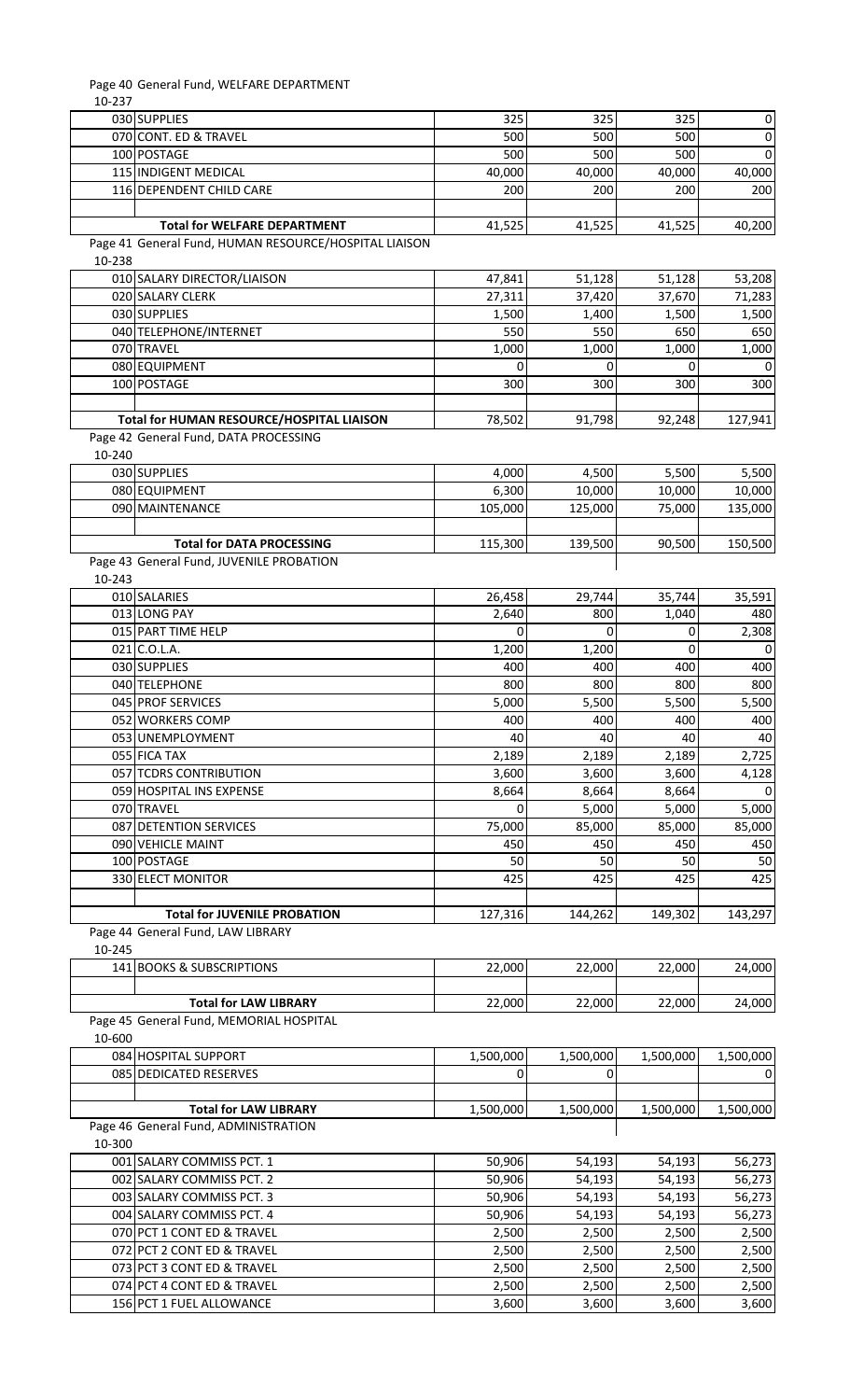|        | 256 PCT 2 FUEL ALLOWANCE                      | 3,600    | 3,600    | 3,600    | 3,600   |
|--------|-----------------------------------------------|----------|----------|----------|---------|
|        | 356 PCT 3 FUEL ALLOWANCE                      | 3,600    | 3,600    | 3,600    | 3,600   |
|        | 456 PCT 4 FUEL ALLOWANCE                      | 3,600    | 3,600    | 3,600    | 3,600   |
|        |                                               |          |          |          |         |
|        | <b>Total for ADMINISTRATION</b>               | 228,024  | 241,172  | 241,172  | 249,492 |
|        | Page 47 General Fund, COUNTY BARN: KERMIT     |          |          |          |         |
| 10-305 |                                               |          |          |          |         |
|        | 010 SALARIES SUPVSR, GENERAL LABOR            | 64,772   | 71,346   | 71,346   | 74,257  |
|        | 040 TELEPHONE                                 | 1,525    | 1,525    | 1,525    | 1,525   |
|        | 050 UTILITIES                                 | 18,000   | 18,000   | 18,000   | 18,000  |
|        | 080 EQUIPMENT                                 | 0        | 0        | 0        |         |
|        | 090 MAINTENANCE                               | 68,037   | 68,037   | 68,037   | 68,037  |
|        | 197 TIRES & TUBES                             | 4,000    | 4,000    | 4,000    | 4,000   |
|        |                                               |          |          |          |         |
|        | <b>Total for COUNTY BARN: KERMIT</b>          | 156,334  | 162,908  | 162,908  | 165,819 |
|        | Page 48 General Fund, AREA 1 ROAD MAINTENANCE |          |          |          |         |
| 10-311 |                                               |          |          |          |         |
|        | 010 FOREMAN/EQUIP OPERATOR                    | 35,797   | 39,084   | 39,084   | 41,164  |
|        | 011 EQUIP OPTR/TRUCK DRVR                     | 29,724   | 33,011   | 33,011   | 35,091  |
|        | 020 GENERAL LABOR                             | 38,430   | 38,448   | 38,448   | 39,967  |
|        | 080 EQUIPMENT                                 | O        | 0        | 0        |         |
|        | 090 MAINTENANCE                               | 32,000   | 32,000   | 32,000   | 35,000  |
|        | 197 TIRES & TUBES                             | 6,500    | 12,000   | 12,000   | 14,000  |
|        |                                               |          |          |          |         |
|        | <b>Total for AREA 1 ROAD MAINTENANCE</b>      | 142,451  | 154,543  | 154,543  | 165,222 |
|        | Page 49 General Fund, AREA 2 ROAD MAINTENANCE |          |          |          |         |
| 10-312 |                                               |          |          |          |         |
|        | 010 FOREMAN/EQUIP OPERATOR                    | 35,797   | 39,084   | 39,084   | 41,164  |
|        | 011 EQUIP OPTR/TRUCK DRVR                     | 63,048   | 69,622   | 69,622   | 73,782  |
|        | 040 TELEPHONE                                 | 2,500    | 2,500    | 2,500    | 2,500   |
|        | 050 UTILITIES                                 | 11,000   | 11,000   | 11,000   | 11,000  |
|        | 080 EQUIPMENT                                 | 2,300    | 2,300    | 2,300    | 2,300   |
|        | 090 MAINTENANCE                               | 40,000   | 40,000   | 40,000   | 50,000  |
|        | 156 FUEL, OIL                                 | O        | 0        | U        |         |
|        | 197 TIRES & TUBES                             | 4,000    | 5,500    | 5,500    | 5,500   |
|        |                                               |          |          |          |         |
|        | <b>Total for AREA 2 ROAD MAINTENANCE</b>      |          |          |          |         |
|        |                                               | 158,645  | 170,006  | 170,006  | 186,246 |
|        | Page 50 General Fund, LATERAL ROAD FUND       |          |          |          |         |
| 10-316 |                                               |          |          |          |         |
|        | 020 SALARY PAVING RELEIF                      | $\Omega$ | 0        | $\Omega$ |         |
|        | 076 CONSTRUCTION MATERIALS                    | 210,000  | 310,000  | 310,000  | 310,000 |
|        | 077 CONTRACTED SERVICES                       | 0        |          | 0        |         |
|        | 156 FUEL, OIL                                 | 185,000  | 200,000  | 202,400  | 202,400 |
|        |                                               |          |          |          |         |
|        | <b>Total for LATERAL ROAD FUND</b>            | 395,000  | 510,000  | 512,400  | 512,400 |
|        | Page 51 General Fund, COUNTY ATTORNEY         |          |          |          |         |
| 10-401 |                                               |          |          |          |         |
|        | 010 SALARY COUNTY ATTY                        | 50,906   | 54,193   | 54,193   | 56,273  |
|        | 011 STATE CO ATTY SUPP                        | 31,250   | 31,250   | 35,000   | 35,000  |
|        | 020 SALARY SECRETARY                          | 34,383   | 37,670   | 37,670   | 40,374  |
|        | 021 RECEPTIONIST/HOT CHECKCLERK               | 20,800   | 24,087   | 24,087   | 26,167  |
|        | 030 SUPPLIES                                  | 2,500    | 3,000    | 3,000    | 3,000   |
|        | 040 TELEPHONE/INTERNET                        | 1,500    | 1,750    | 1,750    | 1,750   |
|        | 070 CONT ED & TRAVEL                          | 4,000    | 5,000    | 5,000    | 5,000   |
|        | 080 EQUIPMENT                                 | 5,000    | 5,000    | 5,000    | O       |
|        | 100 POSTAGE                                   | 750      | 750      | 750      | 250     |
|        |                                               |          |          |          |         |
|        | <b>Total for COUNTY ATTORNEY</b>              | 151,089  | 162,700  | 166,450  | 167,814 |
|        | Page 52 General Fund, COUNTY CLERK            |          |          |          |         |
| 10-402 |                                               |          |          |          |         |
|        | 010 SALARY COUNTY CLERK                       | 50,906   | 54,193   | 54,193   | 56,273  |
|        | 020 SALARIES DEPUTY CLERKS                    | 62,755   | 69,329   | 69,329   | 73,489  |
|        | 030 SUPPLIES                                  | 5,000    | 5,000    | 5,000    | 5,000   |
|        | 040 TELEPHONE/INTERNET                        | 1,500    | 1,500    | 1,500    | 1,500   |
|        | 070 CONT ED & TRAVEL                          | 2,000    | 2,000    | 2,000    | 2,000   |
|        | 080 EQUIPMENT                                 | $\Omega$ | $\Omega$ | $\Omega$ |         |
|        | 100 POSTAGE                                   | 1,500    | 1,500    | 1,500    | 1,500   |
|        | 145 MICROFILM SERVICE                         | 60,000   | 60,000   | 60,000   | 60,000  |
|        | 186 ELECTION EXPENSE                          | 18,000   | 20,000   | 18,000   | 20,000  |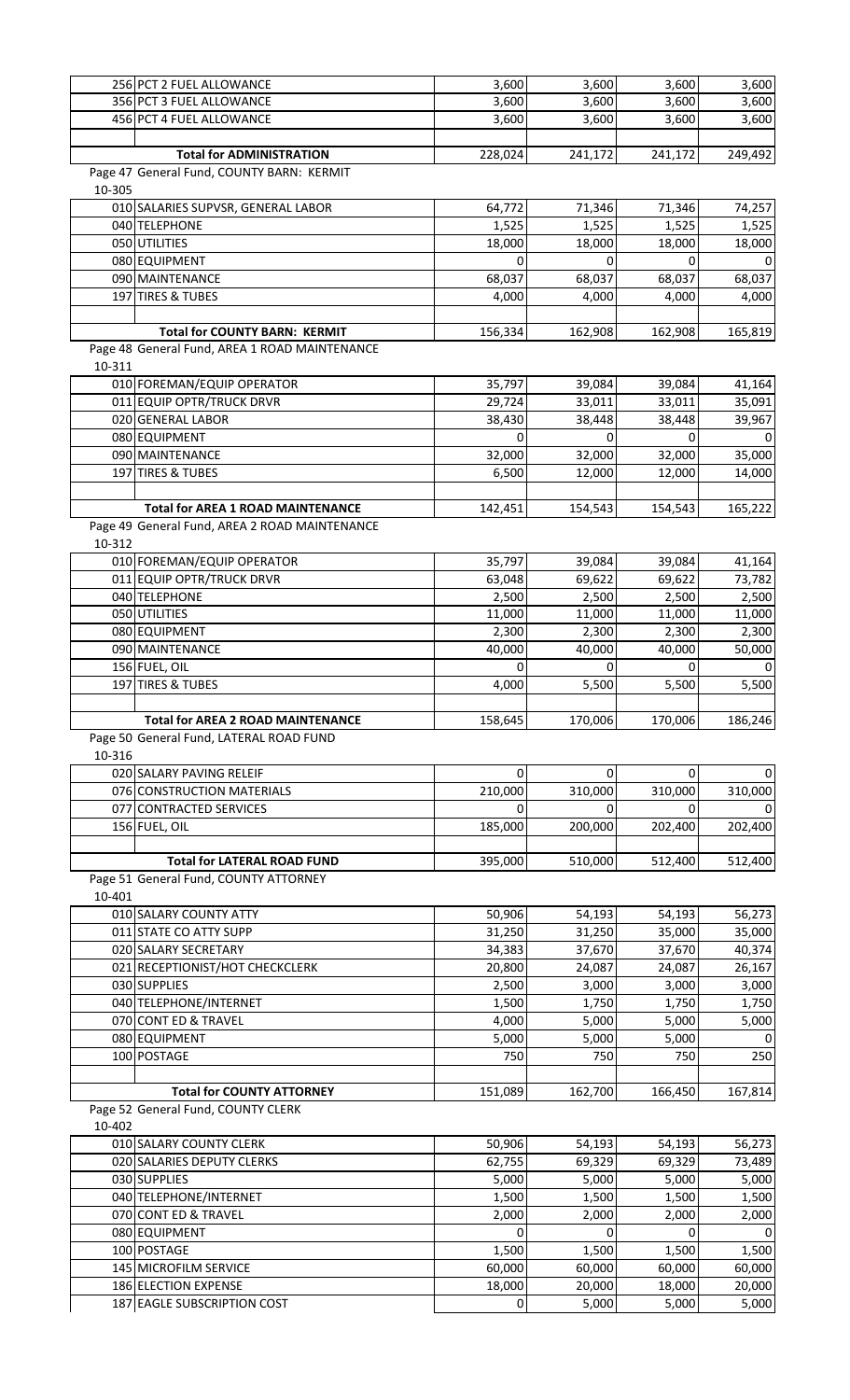|        | <b>Total for COUNTY CLERK</b>                        | 201,661           | 218,522           | 216,522           | 224,762           |
|--------|------------------------------------------------------|-------------------|-------------------|-------------------|-------------------|
|        | Page 53 General Fund, COUNTY JUDGE                   |                   |                   |                   |                   |
| 10-403 |                                                      |                   |                   |                   |                   |
|        | 010 SALARY COUNTY JUDGE                              | 51,848            | 55,135            | 55,135            | 57,215            |
|        | 020 STATE JUDICIAL SUPP<br>030 SALARY ADMN ASSISTANT | 15,000<br>35,007  | 15,000<br>38,294  | 15,000            | 15,000            |
|        | 040 SALARY VACATION CLERK                            | 600               | 600               | 38,294<br>800     | 40,374<br>800     |
|        | 070 SUPPLIES                                         | 1,200             | 1,400             | 1,400             | 1,400             |
|        | 080 TELEPHONE/INTERNET                               | 2,265             | 2,265             | 2,265             | 2,265             |
|        | 100 CONT ED & TRAVEL                                 | 4,000             | 4,000             | 4,000             | 7,500             |
|        | 145 EQUIPMENT                                        |                   |                   | O                 |                   |
|        | 186 POSTAGE                                          | 600               | 600               | 600               | 600               |
|        | 187 FUEL ALLOWANCE                                   | 0                 | 0                 |                   |                   |
|        | <b>Total for COUNTY JUDGE</b>                        | 110,520           | 117,294           | 117,494           | 125,154           |
|        | Page 54 General Fund, COUNTY SHERIFF                 |                   |                   |                   |                   |
| 10-404 |                                                      |                   |                   |                   |                   |
|        | 010 SALARY SHERIFF                                   | 51,848            | 55,135            | 55,135            | 57,215            |
|        | 011 SALARIES FIELD DEPUTIES                          | 153,589           | 166,696           | 207,715           | 228,556           |
|        | 012 HOLIDAY PAY EXPENSE                              | 9,400             | 9,400             | 9,400             | 9,400             |
|        | 013 LONGEVITY PAY<br>014 OVERTIME PAY                | 45,000<br>13,000  | 45,000<br>15,000  | 42,000<br>17,000  | 46,980<br>20,000  |
|        | 015 SALARY JAIL NURSE                                | 8,907             | 8,907             | 8,907             | 9,313             |
|        | 016 CHIEF DEPUTY                                     | 41,517            | 45,158            | 45,158            | 50,046            |
|        | 017 CHIEF INVESTIGATOR                               | 41,247            | 44,887            | 44,887            | 49,674            |
|        | 018 C.O.L.A.                                         | 33,600            | 33,600            | $\Omega$          |                   |
|        | 019 K9 OFFICER                                       | 0                 | 5,000             | 10,000            | 5,000             |
|        | 020 SALARY OFF DEPUTY/JAILER                         | $\Omega$          | 0                 | $\Omega$          |                   |
|        | 021 SALARY SUPP JAIL FOOD ADMIN                      | 24,000            | 24,000            | 24,000            | 24,000            |
|        | 022 SALARY JAIL COOKS<br>023 SALARY JAILERS          | 76,478<br>563,586 | 91,402<br>615,472 | 91,800<br>618,779 | 98,435<br>676,332 |
|        | 024 SALARY DEPUTY/JAILER                             | 39,042            | 42,329            | 0                 |                   |
|        | 025 SALARIES MED GUARDS                              | 0                 | 0                 | n                 |                   |
|        | 026 PRISONER MEDICAL                                 | 15,000            | 15,000            | 15,000            | 20,000            |
|        | 030 SUPPLIES                                         | 3,500             | 5,000             | 7,000             | 7,000             |
|        | 031 JAIL SUPPLIES                                    | 6,500             | 10,000            | 9,000             | 15,000            |
|        | 040 TELEPHONE/INTERNET                               | 8,000             | 8,000             | 7,000             | 12,000            |
|        | 042 PRISONER BOARD EXP<br>050 UTIITES                | 152,500<br>75,000 | 175,000<br>65,000 | 155,000<br>55,000 | 170,500<br>75,000 |
|        | 051 INVESTIGATION EXPENSE                            | 1,500             | 1,500             | 1,500             | 1,500             |
|        | 056 GASOLINE EXPENSE                                 | 5,000             | 7,000             | 5,000             | 5,000             |
|        | 060 MILAGE REIMB SHERIFF                             | 3,600             | 3,600             | $\Omega$          |                   |
|        | 062 UNIFORM EXPENSE                                  | 22,000            | 8,000             | 5,000             | 6,000             |
|        | 067 COMMUNICATION EXPENSE                            | 3,500             | 3,000             | 2,500             | 2,500             |
|        | 070 CONT ED & TRAVEL: SHERIFF                        | 750               | 1,000             | 1,000             | 1,000             |
|        | 071 TRAVEL: DEPUTIES                                 | 20,000            | 8,000             | 5,000             | 5,000             |
|        | 072 OFFICER TRAINING<br>080 EQUIPMENT                | 4,000<br>8,500    | 8,000<br>10,500   | 11,000<br>10,000  | 10,000<br>10,000  |
|        | 081 EQUIPMENT AUTOMOBILE                             | 52,000            | 56,000            | 56,000            | 28,000            |
|        | 090 JAIL MAINTENANCE                                 | 41,500            | 50,000            | 50,000            | 50,000            |
|        | 100 POSTAGE                                          | 900               | 900               | 900               | 900               |
|        | 149 LAW ENFORCEMENT LIAB INS                         | 20,000            | 20,000            | 20,000            | 20,000            |
|        | 156 FUEL TRANSPORT BUS                               | 1,000             | 0                 |                   |                   |
|        | 190 RADIO MAINTENANCE<br>191 VEHICLE INSURANCE       | 2,500             | 0<br>6,000        | 0                 |                   |
|        | 192 VEHICLE MAINTENANCE                              | 6,000<br>8,000    | 10,000            | 6,000<br>10,000   | 7,000<br>10,000   |
|        | 193 VEHICLE TIRES AND TUBES                          | 3,000             | 3,000             | 3,500             | 3,500             |
|        | 194 DRUG DOG EXPENSE                                 | 0                 | 500               | 1,000             | 2,000             |
|        |                                                      |                   |                   |                   |                   |
|        | <b>Total for COUNTY SHERIFF</b>                      | 1,565,464         | 1,676,986         | 1,611,181         | 1,736,851         |
|        | Page 55 General Fund, TAX ASSESSOR/COLLECTOR         |                   |                   |                   |                   |
| 10-405 | 010 SALARY ASSESSOR/COLLECTOR                        | 50,906            | 54,193            | 54,193            | 56,273            |
|        | 020 SALARY DEPUTIES                                  | 117,251           | 130,836           | 130,836           | 136,992           |
|        | 030 SUPPLIES                                         | 5,300             | 5,300             | 5,300             | 5,300             |
|        | 040 TELEPHONE/ INTERNET                              | 2,900             | 4,000             | 4,000             | 4,000             |
|        | 070 CONT ED & TRAVEL                                 | 2,800             | 2,800             | 2,800             | 2,800             |
|        | 071 CHAPTER 19 EXPENDITURES                          | 1,400             | 1,400             | 1,500             | 1,500             |
|        | 080 EQUIPMENT                                        | 0                 | 0                 | $\mathbf 0$       | 0                 |

EQUIPMENT 0 0 0 0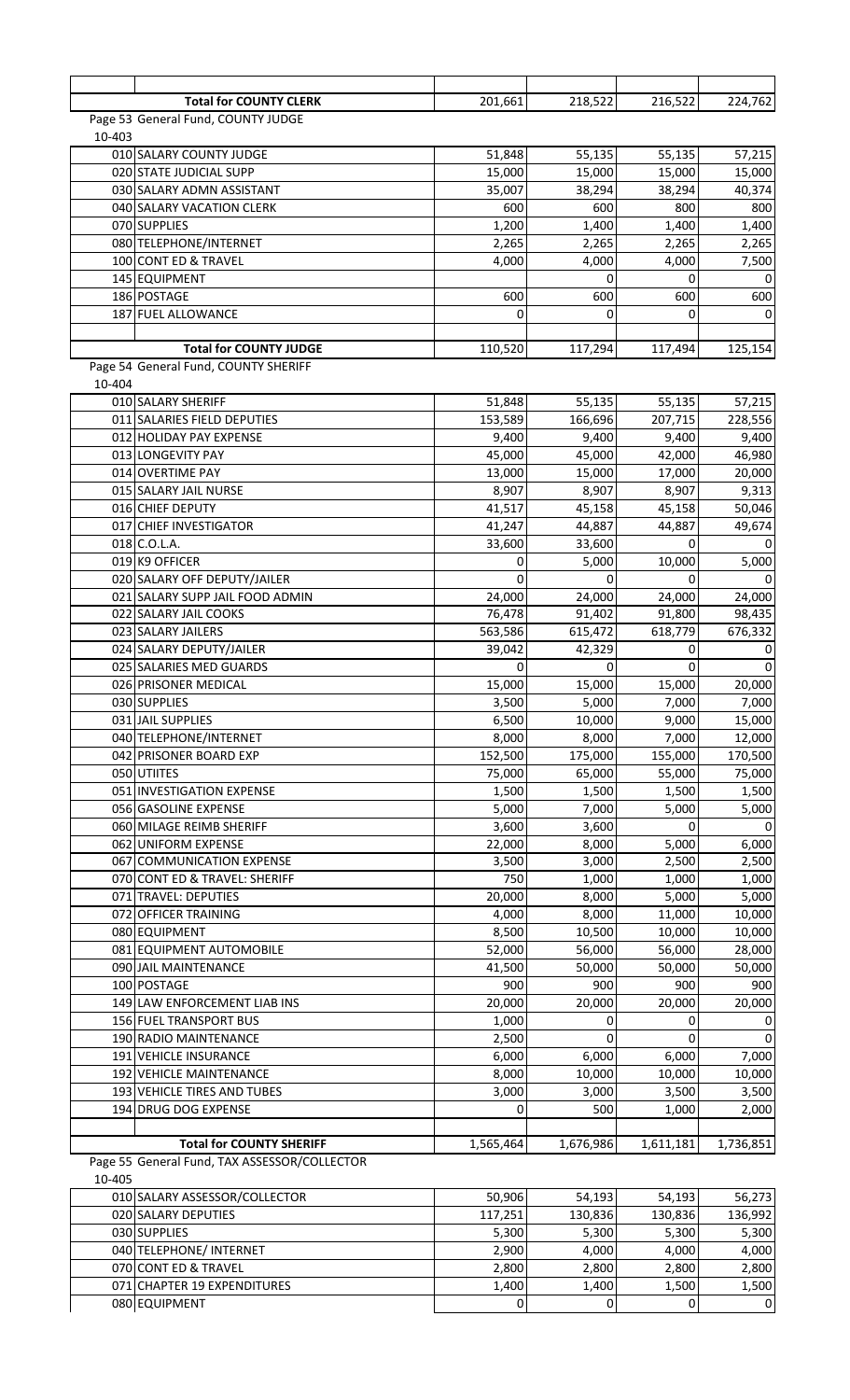|        | 100 POSTAGE                                       | 8,500    | 8,500   | 8,500    | 8,500    |
|--------|---------------------------------------------------|----------|---------|----------|----------|
|        | 108 TAX ROLL PREP/ DATA PROCESSING                | 4,200    | 5,200   | 5,200    | 5,200    |
|        | 109 PUBLICATION EXPENSE                           | 1,000    | 1,000   | 1,000    | 1,000    |
|        | 112 DELINQUINCY COLLECTOR                         | 17,000   | 17,000  | 17,000   | 17,000   |
|        | 134 BOND PREMIUMS                                 | 300      | 300     | 300      | 300      |
|        |                                                   |          |         |          |          |
|        | Total for TAX ASSESSOR/COLLECTOR                  | 211,557  | 230,529 | 230,629  | 238,865  |
|        | Page 56 General Fund, APPRAISAL DISTRICT          |          |         |          |          |
| 10-406 |                                                   |          |         |          |          |
|        | 210 CO PRO RATA SHARE                             | 100,157  | 100,157 | 113,347  | 114,679  |
|        | <b>Total for APPRAISAL DISTRICT</b>               | 100,157  | 100,157 | 113,347  | 114,679  |
|        | Page 57 General Fund, COUNTY TREASURER            |          |         |          |          |
| 10-408 |                                                   |          |         |          |          |
|        | 010 SALARY TREASURER                              | 19,080   | 54,193  | 54,193   | 56,273   |
|        | 020 SALARY DEPUTY                                 | 636      | 636     | 636      | 636      |
|        | 030 SUPPLIES                                      | 1,000    | 2,575   | 2,575    | 2,575    |
|        | 040 TELEPHONE/INTERNET                            | 700      | 700     | 700      | 700      |
|        | 070 CONT ED & TRAVEL                              | 2,000    | 2,300   | 2,300    | 2,300    |
|        | 080 EQUIPMENT                                     | 0        | 0       | 0        |          |
|        | 100 POSTAGE                                       | 150      | 2,000   | 2,000    | 2,200    |
|        |                                                   |          |         |          |          |
|        | <b>Total for COUNTY TREASURER</b>                 | 23,566   | 62,404  | 62,404   | 64,684   |
|        | Page 58 General Fund, DISTRICT CLERK              |          |         |          |          |
| 10-409 |                                                   |          |         |          |          |
|        | 010 SALARY DISTRICT CLERK                         | 50,906   | 54,193  | 54,193   | 56,273   |
|        | 020 SALARY DEPUTY CLERK                           | 62,755   | 69,329  | 69,329   | 73,488   |
|        | 030 SUPPLIES                                      | 2,700    | 2,700   | 2,700    | 3,200    |
|        | 040 TELEPHONE/INTERNET                            | 1,800    | 1,800   | 1,800    | 1,800    |
|        | 070 CONT ED & TRAVEL                              | 2,000    | 2,000   | 2,000    | 2,000    |
|        | 080 EQUIPMENT                                     | $\Omega$ | 1,500   | $\Omega$ | ∩        |
|        | 100 POSTAGE                                       | 1,900    | 1,900   | 1,900    | 1,900    |
|        | 145 MICROFILM SERVICE                             | $\Omega$ | O       | $\Omega$ |          |
|        |                                                   |          |         |          |          |
|        | <b>Total for DISTRICT CLERK</b>                   | 122,061  | 133,422 | 131,922  | 138,661  |
|        | Page 59 General Fund, JUSTICE OF THE PEACE PCT #1 |          |         |          |          |
| 10-410 |                                                   |          |         |          |          |
|        | 010 SALARY JP 1                                   | 30,613   | 33,900  | 33,900   | 35,980   |
|        | 020 SALARY RECEPTIONIST                           | 0        | 14,300  | 14,300   | 15,600   |
|        | 030 SUPPLIES                                      | 1,000    | 1,000   | 2,500    | 2,500    |
|        | 040 TELEPHONE/INTERNET                            | 1,200    | 1,200   | 1,200    | 1,200    |
|        | 060 MILAGE EXPENSE                                | 400      | 400     | 400      | 400      |
|        | 070 CONT ED & TRAVEL                              | 1,500    | 1,500   | 1,500    | 3,000    |
|        | 080 EQUIPMENT                                     | 0        |         |          | $\Omega$ |
|        |                                                   |          |         |          |          |
|        | Total for JUSTICE OF THE PEACE PCT #1             | 34,713   | 52,300  | 53,800   | 58,680   |
|        | Page 60 General Fund, JUSTICE OF THE PEACE PCT #2 |          |         |          |          |
| 10-411 |                                                   |          |         |          |          |
|        | 010 SALARY JP 2                                   | 30,613   | 33,900  | 33,900   | 35,980   |
|        | 030 SUPPLIES                                      | 900      | 900     | 900      | 900      |
|        | 040 TELEPHONE/INTERNET                            | 1,200    | 1,200   | 1,200    | 1,200    |
|        | 060 MILAGE EXPENSE                                | 1,200    | 1,200   | 1,200    | 1,200    |
|        | 070 CONT ED & TRAVEL                              | 1,200    | 1,200   | 1,200    | 1,200    |
|        | 080 EQUIPMENT                                     | 0        | 0       | 0        | $\Omega$ |
|        |                                                   |          |         |          |          |
|        | Total for JUSTICE OF THE PEACE PCT #2             | 35,113   | 38,400  | 38,400   | 40,480   |
|        | Page 61 General Fund, JUSTICE COURT               |          |         |          |          |
| 10-414 |                                                   |          |         |          |          |
|        | 510 PROF SERV: ATTY, AUTOPSY                      | 15,000   | 25,000  | 25,000   | 25,000   |
|        |                                                   |          |         |          |          |
|        | <b>Total for JUSTICE COURT</b>                    | 15,000   | 25,000  | 25,000   | 25,000   |
|        | Page 62 General Fund, CONSTABLES                  |          |         |          |          |
| 10-415 |                                                   |          |         |          |          |
|        | 011 SALARY PRECINCT #1                            | 9,838    | 10,358  | 10,358   | 10,458   |
|        | 012 SALARY PRECINCT #2                            | 9,838    | 10,358  | 10,358   | 10,458   |
|        | 030 DUES/SUPPLIES                                 | 200      | 200     | 200      | 200      |
|        | 070 CONT ED & TRAVEL                              | 100      | 0       | 0        | $\Omega$ |
|        |                                                   |          |         |          |          |
|        | <b>Total for CONSTABLES</b>                       | 19,976   | 20,916  | 20,916   | 21,116   |
|        |                                                   |          |         |          |          |

Page 63 General Fund, DISTRICT COURT JURY